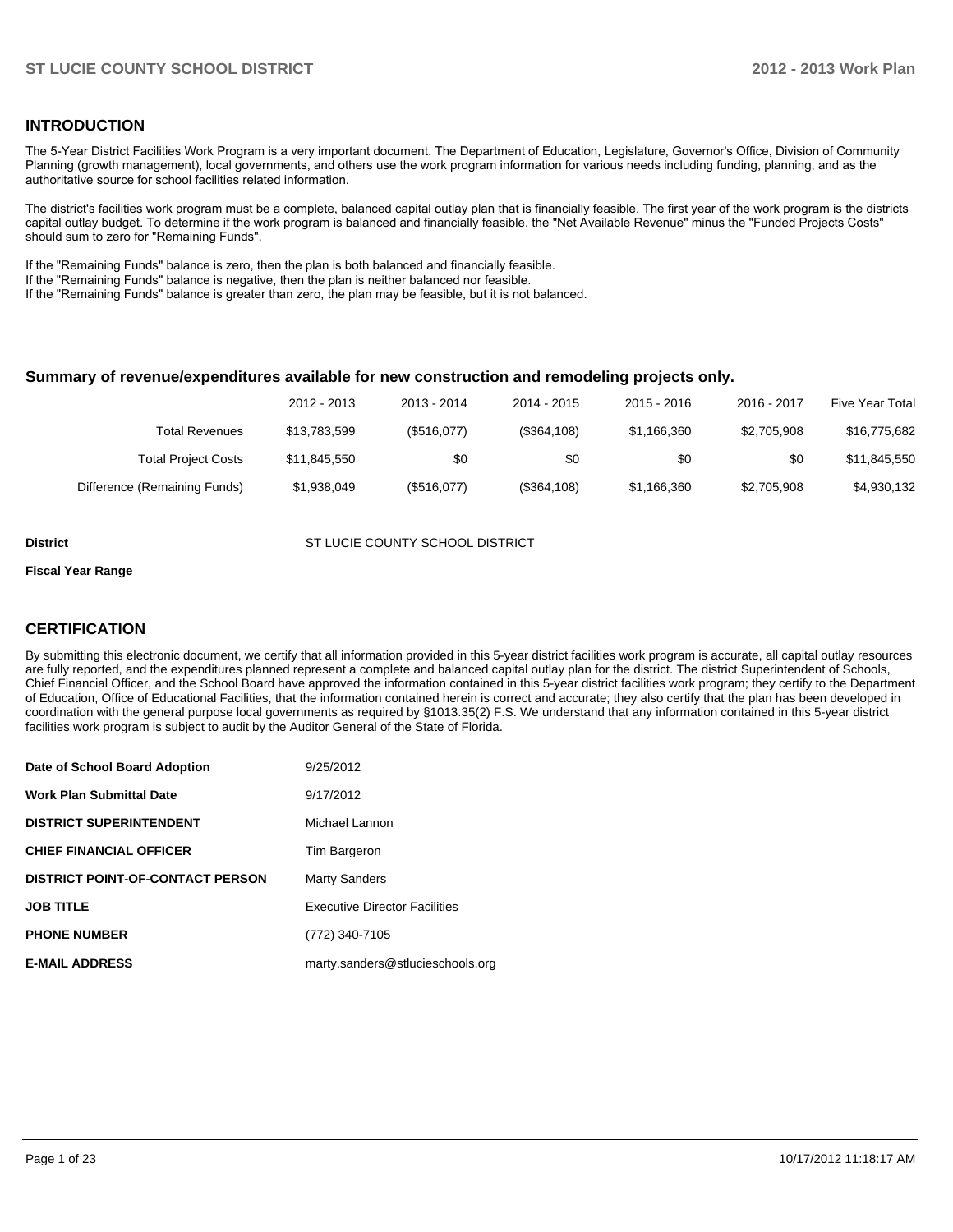# **Expenditures**

#### **Expenditure for Maintenance, Repair and Renovation from 1.50-Mills and PECO**

Annually, prior to the adoption of the district school budget, each school board must prepare a tentative district facilities work program that includes a schedule of major repair and renovation projects necessary to maintain the educational and ancillary facilities of the district.

|                | Item                                                                                                                                                                                                                                                                                                                                                                                                                                                                                                                                                                                                                                                                                                                                                                                                                                                                                                                                                                                                                                                                                                                                                                                                                                                                                                                                                | 2012 - 2013<br><b>Actual Budget</b> | 2013 - 2014<br>Projected | $2014 - 2015$<br>Projected | 2015 - 2016<br>Projected | 2016 - 2017<br>Projected | <b>Total</b> |
|----------------|-----------------------------------------------------------------------------------------------------------------------------------------------------------------------------------------------------------------------------------------------------------------------------------------------------------------------------------------------------------------------------------------------------------------------------------------------------------------------------------------------------------------------------------------------------------------------------------------------------------------------------------------------------------------------------------------------------------------------------------------------------------------------------------------------------------------------------------------------------------------------------------------------------------------------------------------------------------------------------------------------------------------------------------------------------------------------------------------------------------------------------------------------------------------------------------------------------------------------------------------------------------------------------------------------------------------------------------------------------|-------------------------------------|--------------------------|----------------------------|--------------------------|--------------------------|--------------|
| <b>HVAC</b>    |                                                                                                                                                                                                                                                                                                                                                                                                                                                                                                                                                                                                                                                                                                                                                                                                                                                                                                                                                                                                                                                                                                                                                                                                                                                                                                                                                     | \$2.584.960                         | \$1.539.161              | \$1.539.161                | \$1.539.161              | \$1.539.161              | \$8,741,604  |
| Locations:     | AGRITECH FARM, Allapattah Flats K-8 School, BAYSHORE ELEMENTARY, CHESTER A MOORE ELEMENTARY SCHOOL, DALE<br>CASSENS EDUCATIONAL COMPLEX, DAN MCCARTY SCHOOL, DELAWARE AVENUE SCHOOL, DISTRICT ADMINISTRATIVE<br>COMPLEX, FAIRLAWN ELEMENTARY, FLORESTA ELEMENTARY, FOREST GROVE MIDDLE, FORT PIERCE CENTRAL HIGH SCHOOL,<br>FORT PIERCE CENTRAL SENIOR HIGH, FORT PIERCE MAGNET SCHOOL OF THE ARTS, FORT PIERCE WESTWOOD SENIOR HIGH,<br>FRANCES K SWEET ELEMENTARY, GARDEN CITY EARLY LEARNING ACADEMY, LAKEWOOD PARK ELEMENTARY, LAWNWOOD<br>ELEMENTARY, LINCOLN PARK ACADEMY, MANATEE ACADEMY K-8, MARIPOSA ELEMENTARY, MEANS COURT ADMINISTRATIVE<br>CENTER, MORNINGSIDE ELEMENTARY, NORTH TRANSPORTATION COMPLEX, NORTHPORT K-8 SCHOOL, OAK HAMMOCK K-8<br>SCHOOL, PARKWAY ELEMENTARY, PORT SAINT LUCIE ELEMENTARY, PORT SAINT LUCIE SENIOR HIGH, PRESTON COURT ANNEX,<br>RIVERS EDGE ELEMENTARY, SAINT LUCIE ELEMENTARY, SAINT LUCIE WEST CENTENNIAL SENIOR HIGH, SAINT LUCIE WEST K-8<br>SCHOOL, SAMUEL S. GAINES ACADEMY, SAVANNA RIDGE ELEMENTARY, SOUTH TRANSPORTATION & MAINTENANCE COMPLEX,<br>SOUTHERN OAKS MIDDLE, SOUTHPORT MIDDLE, SUNRISE ALTERNATIVE, TREASURE COAST HIGH SCHOOL, VILLAGE GREEN<br>ENVIRONMENTAL STUDIES, WEATHERBEE ELEMENTARY, WEST GATE K-8 SCHOOL, WHITE CITY ELEMENTARY, WINDMILL POINT<br><b>ELEMENTARY</b> |                                     |                          |                            |                          |                          |              |
| Flooring       |                                                                                                                                                                                                                                                                                                                                                                                                                                                                                                                                                                                                                                                                                                                                                                                                                                                                                                                                                                                                                                                                                                                                                                                                                                                                                                                                                     | \$37,910                            | \$37,910                 | \$37,910                   | \$37,910                 | \$37,910                 | \$189,550    |
| Locations:     | AGRITECH FARM, Allapattah Flats K-8 School, BAYSHORE ELEMENTARY, CHESTER A MOORE ELEMENTARY SCHOOL, DALE<br>CASSENS EDUCATIONAL COMPLEX. DAN MCCARTY SCHOOL. DELAWARE AVENUE SCHOOL. DISTRICT ADMINISTRATIVE<br>COMPLEX, FAIRLAWN ELEMENTARY, FLORESTA ELEMENTARY, FOREST GROVE MIDDLE, FORT PIERCE CENTRAL HIGH SCHOOL,<br>FORT PIERCE CENTRAL SENIOR HIGH, FORT PIERCE MAGNET SCHOOL OF THE ARTS, FORT PIERCE WESTWOOD SENIOR HIGH,<br>FRANCES K SWEET ELEMENTARY. GARDEN CITY EARLY LEARNING ACADEMY. LAKEWOOD PARK ELEMENTARY. LAWNWOOD<br>ELEMENTARY, LINCOLN PARK ACADEMY, MANATEE ACADEMY K-8, MARIPOSA ELEMENTARY, MEANS COURT ADMINISTRATIVE<br>CENTER. MORNINGSIDE ELEMENTARY. NORTH TRANSPORTATION COMPLEX. NORTHPORT K-8 SCHOOL. OAK HAMMOCK K-8<br>SCHOOL, PARKWAY ELEMENTARY, PORT SAINT LUCIE ELEMENTARY, PORT SAINT LUCIE SENIOR HIGH, PRESTON COURT ANNEX,<br>RIVERS EDGE ELEMENTARY, SAINT LUCIE ELEMENTARY, SAINT LUCIE WEST CENTENNIAL SENIOR HIGH, SAINT LUCIE WEST K-8<br>SCHOOL, SAMUEL S. GAINES ACADEMY, SAVANNA RIDGE ELEMENTARY, SOUTH TRANSPORTATION & MAINTENANCE COMPLEX,<br>SOUTHERN OAKS MIDDLE, SOUTHPORT MIDDLE, SUNRISE ALTERNATIVE, TREASURE COAST HIGH SCHOOL, VILLAGE GREEN<br>ENVIRONMENTAL STUDIES, WEATHERBEE ELEMENTARY, WEST GATE K-8 SCHOOL, WHITE CITY ELEMENTARY, WINDMILL POINT<br><b>ELEMENTARY</b> |                                     |                          |                            |                          |                          |              |
| Roofing        |                                                                                                                                                                                                                                                                                                                                                                                                                                                                                                                                                                                                                                                                                                                                                                                                                                                                                                                                                                                                                                                                                                                                                                                                                                                                                                                                                     | \$44,767                            | \$44,767                 | \$44,767                   | \$44,767                 | \$44,767                 | \$223,835    |
| Locations:     | AGRITECH FARM, Allapattah Flats K-8 School, BAYSHORE ELEMENTARY, CHESTER A MOORE ELEMENTARY SCHOOL, DALE<br>CASSENS EDUCATIONAL COMPLEX, DAN MCCARTY SCHOOL, DELAWARE AVENUE SCHOOL, DISTRICT ADMINISTRATIVE<br>COMPLEX, FAIRLAWN ELEMENTARY, FLORESTA ELEMENTARY, FOREST GROVE MIDDLE, FORT PIERCE CENTRAL HIGH SCHOOL,<br>FORT PIERCE CENTRAL SENIOR HIGH, FORT PIERCE MAGNET SCHOOL OF THE ARTS, FORT PIERCE WESTWOOD SENIOR HIGH,<br>FRANCES K SWEET ELEMENTARY, GARDEN CITY EARLY LEARNING ACADEMY, LAKEWOOD PARK ELEMENTARY, LAWNWOOD<br>ELEMENTARY, LINCOLN PARK ACADEMY, MANATEE ACADEMY K-8, MARIPOSA ELEMENTARY, MEANS COURT ADMINISTRATIVE<br>CENTER, MORNINGSIDE ELEMENTARY, NORTH TRANSPORTATION COMPLEX, NORTHPORT K-8 SCHOOL, OAK HAMMOCK K-8<br>SCHOOL, PARKWAY ELEMENTARY, PORT SAINT LUCIE ELEMENTARY, PORT SAINT LUCIE SENIOR HIGH, PRESTON COURT ANNEX,<br>RIVERS EDGE ELEMENTARY, SAINT LUCIE ELEMENTARY, SAINT LUCIE WEST CENTENNIAL SENIOR HIGH, SAINT LUCIE WEST K-8<br>SCHOOL, SAMUEL S. GAINES ACADEMY, SAVANNA RIDGE ELEMENTARY, SOUTH TRANSPORTATION & MAINTENANCE COMPLEX,<br>SOUTHERN OAKS MIDDLE, SOUTHPORT MIDDLE, SUNRISE ALTERNATIVE, TREASURE COAST HIGH SCHOOL, VILLAGE GREEN<br>ENVIRONMENTAL STUDIES, WEATHERBEE ELEMENTARY, WEST GATE K-8 SCHOOL, WHITE CITY ELEMENTARY, WINDMILL POINT<br><b>ELEMENTARY</b> |                                     |                          |                            |                          |                          |              |
| Safety to Life |                                                                                                                                                                                                                                                                                                                                                                                                                                                                                                                                                                                                                                                                                                                                                                                                                                                                                                                                                                                                                                                                                                                                                                                                                                                                                                                                                     | \$485,592                           | \$485,592                | \$485,592                  | \$485,592                | \$485,592                | \$2,427,960  |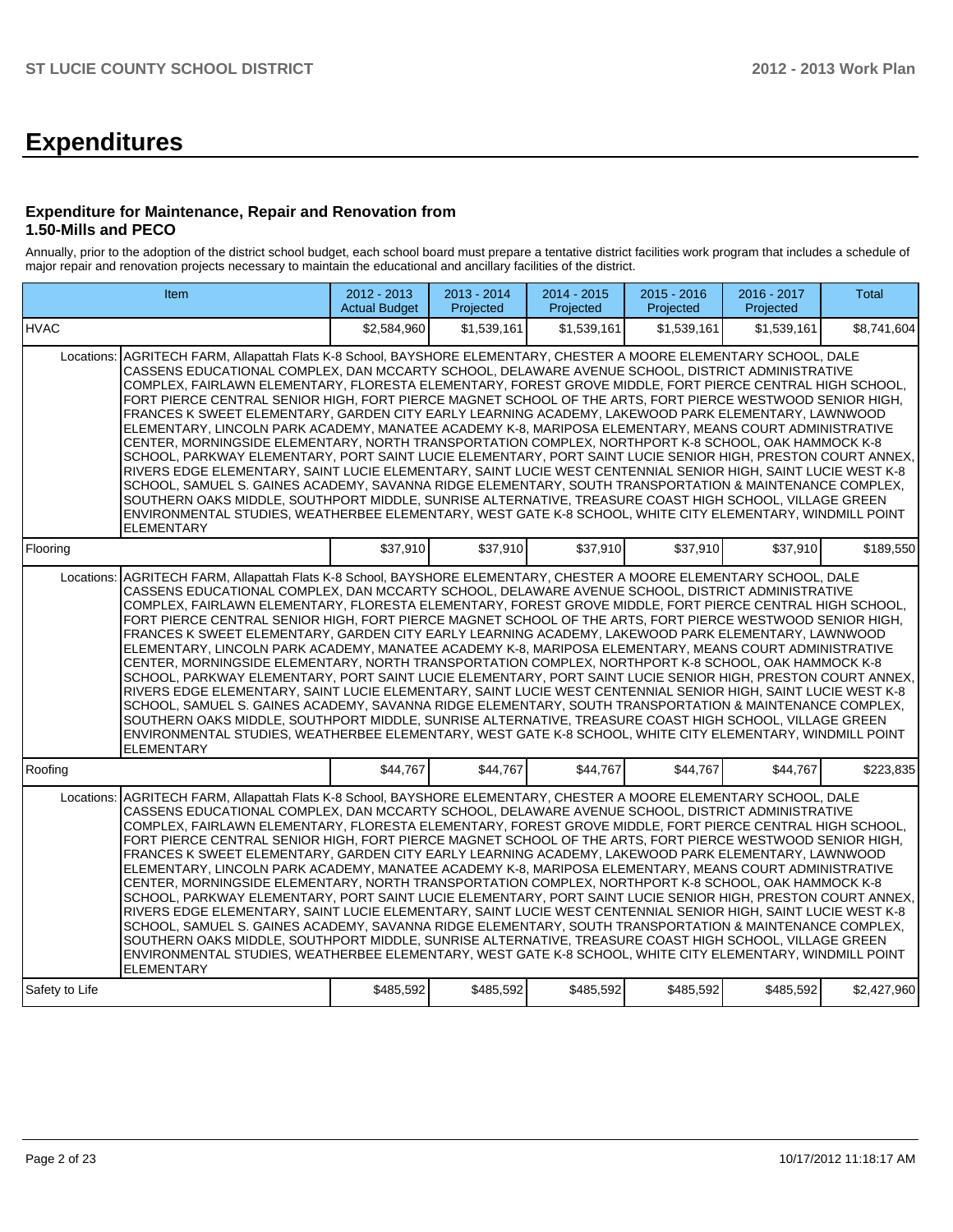| Locations:                              | AGRITECH FARM, Allapattah Flats K-8 School, BAYSHORE ELEMENTARY, CHESTER A MOORE ELEMENTARY SCHOOL, DALE<br>CASSENS EDUCATIONAL COMPLEX, DAN MCCARTY SCHOOL, DELAWARE AVENUE SCHOOL, DISTRICT ADMINISTRATIVE<br>COMPLEX, FAIRLAWN ELEMENTARY, FLORESTA ELEMENTARY, FOREST GROVE MIDDLE, FORT PIERCE CENTRAL HIGH SCHOOL,<br>FORT PIERCE CENTRAL SENIOR HIGH, FORT PIERCE MAGNET SCHOOL OF THE ARTS, FORT PIERCE WESTWOOD SENIOR HIGH,<br>FRANCES K SWEET ELEMENTARY, GARDEN CITY EARLY LEARNING ACADEMY, LAKEWOOD PARK ELEMENTARY, LAWNWOOD<br>ELEMENTARY, LINCOLN PARK ACADEMY, MANATEE ACADEMY K-8, MARIPOSA ELEMENTARY, MEANS COURT ADMINISTRATIVE<br>CENTER, MORNINGSIDE ELEMENTARY, NORTH TRANSPORTATION COMPLEX, NORTHPORT K-8 SCHOOL, OAK HAMMOCK K-8<br>SCHOOL, PARKWAY ELEMENTARY, PORT SAINT LUCIE ELEMENTARY, PORT SAINT LUCIE SENIOR HIGH, PRESTON COURT ANNEX,<br>RIVERS EDGE ELEMENTARY, SAINT LUCIE ELEMENTARY, SAINT LUCIE WEST CENTENNIAL SENIOR HIGH, SAINT LUCIE WEST K-8<br>SCHOOL, SAMUEL S. GAINES ACADEMY, SAVANNA RIDGE ELEMENTARY, SOUTH TRANSPORTATION & MAINTENANCE COMPLEX,<br>SOUTHERN OAKS MIDDLE, SOUTHPORT MIDDLE, SUNRISE ALTERNATIVE, TREASURE COAST HIGH SCHOOL, VILLAGE GREEN<br>ENVIRONMENTAL STUDIES, WEATHERBEE ELEMENTARY, WEST GATE K-8 SCHOOL, WHITE CITY ELEMENTARY, WINDMILL POINT<br><b>ELEMENTARY</b>            |           |           |           |           |           |           |
|-----------------------------------------|----------------------------------------------------------------------------------------------------------------------------------------------------------------------------------------------------------------------------------------------------------------------------------------------------------------------------------------------------------------------------------------------------------------------------------------------------------------------------------------------------------------------------------------------------------------------------------------------------------------------------------------------------------------------------------------------------------------------------------------------------------------------------------------------------------------------------------------------------------------------------------------------------------------------------------------------------------------------------------------------------------------------------------------------------------------------------------------------------------------------------------------------------------------------------------------------------------------------------------------------------------------------------------------------------------------------------------------------------------------|-----------|-----------|-----------|-----------|-----------|-----------|
| Fencing                                 |                                                                                                                                                                                                                                                                                                                                                                                                                                                                                                                                                                                                                                                                                                                                                                                                                                                                                                                                                                                                                                                                                                                                                                                                                                                                                                                                                                | \$0       | \$0       | 0         | \$0       | \$0       | \$0       |
|                                         | Locations: No Locations for this expenditure.                                                                                                                                                                                                                                                                                                                                                                                                                                                                                                                                                                                                                                                                                                                                                                                                                                                                                                                                                                                                                                                                                                                                                                                                                                                                                                                  |           |           |           |           |           |           |
| Parking                                 |                                                                                                                                                                                                                                                                                                                                                                                                                                                                                                                                                                                                                                                                                                                                                                                                                                                                                                                                                                                                                                                                                                                                                                                                                                                                                                                                                                | \$152,886 | \$152,886 | \$152,886 | \$152,886 | \$152,886 | \$764,430 |
| Locations:                              | AGRITECH FARM, Allapattah Flats K-8 School, BAYSHORE ELEMENTARY, CHESTER A MOORE ELEMENTARY SCHOOL, DALE<br>CASSENS EDUCATIONAL COMPLEX, DAN MCCARTY SCHOOL, DELAWARE AVENUE SCHOOL, DISTRICT ADMINISTRATIVE<br>COMPLEX, FAIRLAWN ELEMENTARY, FLORESTA ELEMENTARY, FOREST GROVE MIDDLE, FORT PIERCE CENTRAL HIGH SCHOOL,<br>FORT PIERCE CENTRAL SENIOR HIGH. FORT PIERCE MAGNET SCHOOL OF THE ARTS. FORT PIERCE WESTWOOD SENIOR HIGH.<br>FRANCES K SWEET ELEMENTARY, GARDEN CITY EARLY LEARNING ACADEMY, LAKEWOOD PARK ELEMENTARY, LAWNWOOD<br>ELEMENTARY, LINCOLN PARK ACADEMY, MANATEE ACADEMY K-8, MARIPOSA ELEMENTARY, MEANS COURT ADMINISTRATIVE<br>CENTER, MORNINGSIDE ELEMENTARY, NORTH TRANSPORTATION COMPLEX, NORTHPORT K-8 SCHOOL, OAK HAMMOCK K-8<br>SCHOOL, PARKWAY ELEMENTARY, PORT SAINT LUCIE ELEMENTARY, PORT SAINT LUCIE SENIOR HIGH, PRESTON COURT ANNEX,<br>RIVERS EDGE ELEMENTARY, SAINT LUCIE ELEMENTARY, SAINT LUCIE WEST CENTENNIAL SENIOR HIGH, SAINT LUCIE WEST K-8<br>SCHOOL, SAMUEL S. GAINES ACADEMY, SAVANNA RIDGE ELEMENTARY, SOUTH TRANSPORTATION & MAINTENANCE COMPLEX,<br>SOUTHERN OAKS MIDDLE, SOUTHPORT MIDDLE, SUNRISE ALTERNATIVE, TREASURE COAST HIGH SCHOOL, VILLAGE GREEN<br>ENVIRONMENTAL STUDIES, WEATHERBEE ELEMENTARY, WEST GATE K-8 SCHOOL, WHITE CITY ELEMENTARY, WINDMILL POINT<br><b>ELEMENTARY</b>            |           |           |           |           |           |           |
| Electrical                              |                                                                                                                                                                                                                                                                                                                                                                                                                                                                                                                                                                                                                                                                                                                                                                                                                                                                                                                                                                                                                                                                                                                                                                                                                                                                                                                                                                | \$129,191 | \$129,191 | \$129,191 | \$129,191 | \$129,191 | \$645,955 |
|                                         | Locations: AGRITECH FARM, Allapattah Flats K-8 School, BAYSHORE ELEMENTARY, CHESTER A MOORE ELEMENTARY SCHOOL, DALE<br>CASSENS EDUCATIONAL COMPLEX, DAN MCCARTY SCHOOL, DELAWARE AVENUE SCHOOL, DISTRICT ADMINISTRATIVE<br>COMPLEX, FAIRLAWN ELEMENTARY, FLORESTA ELEMENTARY, FOREST GROVE MIDDLE, FORT PIERCE CENTRAL HIGH SCHOOL,<br>FORT PIERCE CENTRAL SENIOR HIGH, FORT PIERCE MAGNET SCHOOL OF THE ARTS, FORT PIERCE WESTWOOD SENIOR HIGH,<br>FRANCES K SWEET ELEMENTARY, GARDEN CITY EARLY LEARNING ACADEMY, LAKEWOOD PARK ELEMENTARY, LAWNWOOD<br>ELEMENTARY, LINCOLN PARK ACADEMY, MANATEE ACADEMY K-8, MARIPOSA ELEMENTARY, MEANS COURT ADMINISTRATIVE<br>CENTER, MORNINGSIDE ELEMENTARY, NORTH TRANSPORTATION COMPLEX, NORTHPORT K-8 SCHOOL, OAK HAMMOCK K-8<br>SCHOOL, PARKWAY ELEMENTARY, PORT SAINT LUCIE ELEMENTARY, PORT SAINT LUCIE SENIOR HIGH, PRESTON COURT ANNEX,<br>RIVERS EDGE ELEMENTARY, SAINT LUCIE ELEMENTARY, SAINT LUCIE WEST CENTENNIAL SENIOR HIGH, SAINT LUCIE WEST K-8<br>SCHOOL, SAMUEL S. GAINES ACADEMY, SAVANNA RIDGE ELEMENTARY, SOUTH TRANSPORTATION & MAINTENANCE COMPLEX,<br>SOUTHERN OAKS MIDDLE, SOUTHPORT MIDDLE, SUNRISE ALTERNATIVE, TREASURE COAST HIGH SCHOOL, VILLAGE GREEN<br>ENVIRONMENTAL STUDIES, WEATHERBEE ELEMENTARY, WEST GATE K-8 SCHOOL, WHITE CITY ELEMENTARY, WINDMILL POINT<br><b>ELEMENTARY</b> |           |           |           |           |           |           |
| Fire Alarm                              |                                                                                                                                                                                                                                                                                                                                                                                                                                                                                                                                                                                                                                                                                                                                                                                                                                                                                                                                                                                                                                                                                                                                                                                                                                                                                                                                                                | \$100,000 | \$100,000 | \$100,000 | \$100,000 | \$100,000 | \$500,000 |
| Locations:<br>Telephone/Intercom System | AGRITECH FARM, Allapattah Flats K-8 School, BAYSHORE ELEMENTARY, CHESTER A MOORE ELEMENTARY SCHOOL, DALE<br>CASSENS EDUCATIONAL COMPLEX, DAN MCCARTY SCHOOL, DELAWARE AVENUE SCHOOL, DISTRICT ADMINISTRATIVE<br>COMPLEX, FAIRLAWN ELEMENTARY, FLORESTA ELEMENTARY, FOREST GROVE MIDDLE, FORT PIERCE CENTRAL HIGH SCHOOL,<br>FORT PIERCE CENTRAL SENIOR HIGH, FORT PIERCE MAGNET SCHOOL OF THE ARTS, FORT PIERCE WESTWOOD SENIOR HIGH,<br>FRANCES K SWEET ELEMENTARY, GARDEN CITY EARLY LEARNING ACADEMY, LAKEWOOD PARK ELEMENTARY, LAWNWOOD<br>ELEMENTARY, LINCOLN PARK ACADEMY, MANATEE ACADEMY K-8, MARIPOSA ELEMENTARY, MEANS COURT ADMINISTRATIVE<br>CENTER, MORNINGSIDE ELEMENTARY, NORTH TRANSPORTATION COMPLEX, NORTHPORT K-8 SCHOOL, OAK HAMMOCK K-8<br>SCHOOL, PARKWAY ELEMENTARY, PORT SAINT LUCIE ELEMENTARY, PORT SAINT LUCIE SENIOR HIGH, PRESTON COURT ANNEX,<br>RIVERS EDGE ELEMENTARY, SAINT LUCIE ELEMENTARY, SAINT LUCIE WEST CENTENNIAL SENIOR HIGH, SAINT LUCIE WEST K-8<br>SCHOOL, SAMUEL S. GAINES ACADEMY, SAVANNA RIDGE ELEMENTARY, SOUTH TRANSPORTATION & MAINTENANCE COMPLEX,<br>SOUTHERN OAKS MIDDLE, SOUTHPORT MIDDLE, SUNRISE ALTERNATIVE, TREASURE COAST HIGH SCHOOL, VILLAGE GREEN<br>ENVIRONMENTAL STUDIES, WEATHERBEE ELEMENTARY, WEST GATE K-8 SCHOOL, WHITE CITY ELEMENTARY, WINDMILL POINT<br><b>ELEMENTARY</b>            |           | \$104,291 |           |           | \$104,291 |           |
|                                         |                                                                                                                                                                                                                                                                                                                                                                                                                                                                                                                                                                                                                                                                                                                                                                                                                                                                                                                                                                                                                                                                                                                                                                                                                                                                                                                                                                | \$104,291 |           | \$104,291 | \$104,291 |           | \$521,455 |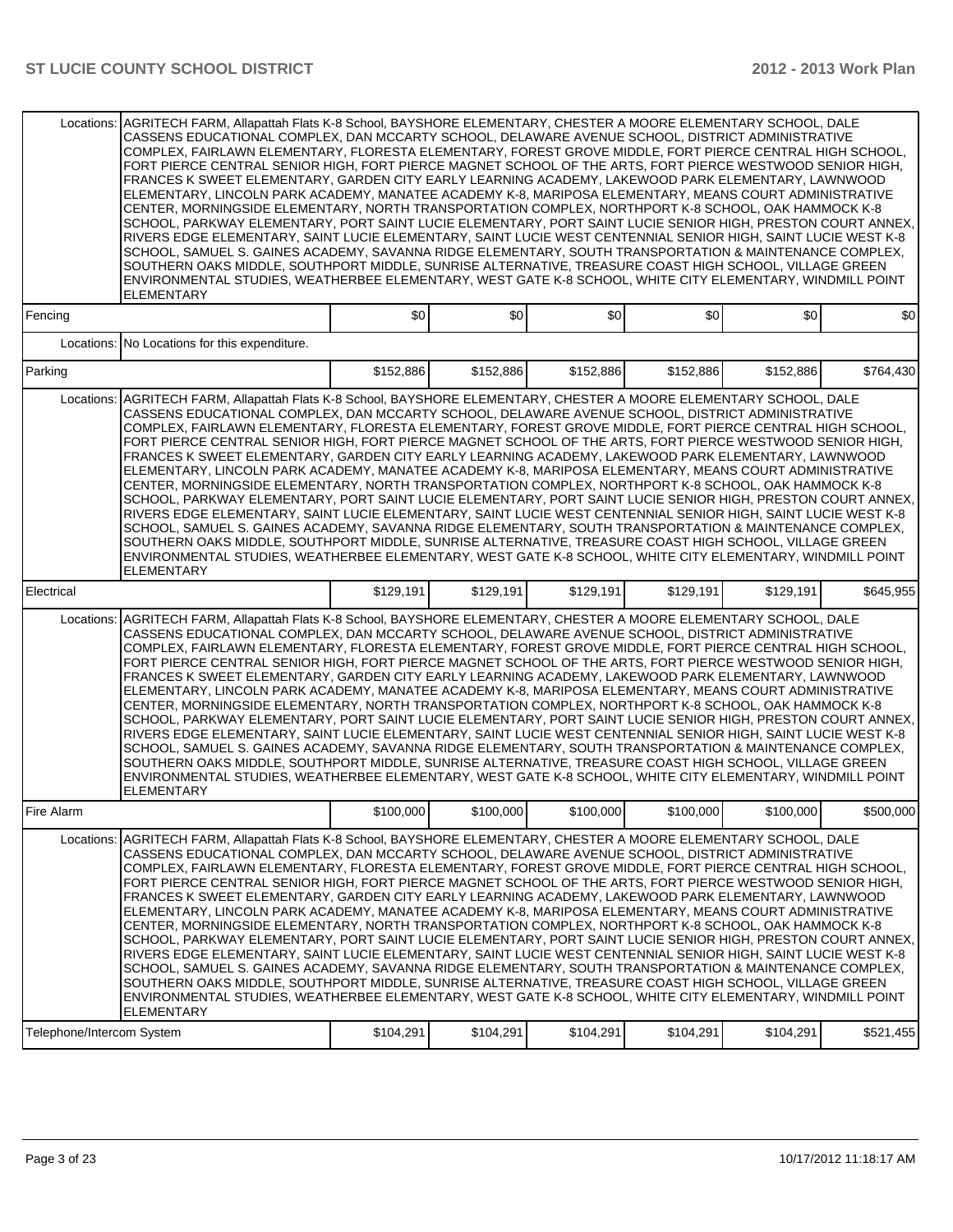|                                  | Locations: AGRITECH FARM, Allapattah Flats K-8 School, BAYSHORE ELEMENTARY, CHESTER A MOORE ELEMENTARY SCHOOL, DALE<br>CASSENS EDUCATIONAL COMPLEX, DAN MCCARTY SCHOOL, DELAWARE AVENUE SCHOOL, DISTRICT ADMINISTRATIVE<br>COMPLEX, FAIRLAWN ELEMENTARY, FLORESTA ELEMENTARY, FOREST GROVE MIDDLE, FORT PIERCE CENTRAL HIGH SCHOOL.<br>FORT PIERCE CENTRAL SENIOR HIGH, FORT PIERCE MAGNET SCHOOL OF THE ARTS, FORT PIERCE WESTWOOD SENIOR HIGH,<br>FRANCES K SWEET ELEMENTARY, GARDEN CITY EARLY LEARNING ACADEMY, LAKEWOOD PARK ELEMENTARY, LAWNWOOD<br>ELEMENTARY, LINCOLN PARK ACADEMY, MANATEE ACADEMY K-8, MARIPOSA ELEMENTARY, MEANS COURT ADMINISTRATIVE<br>CENTER, MORNINGSIDE ELEMENTARY, NORTH TRANSPORTATION COMPLEX, NORTHPORT K-8 SCHOOL, OAK HAMMOCK K-8<br>SCHOOL, PARKWAY ELEMENTARY, PORT SAINT LUCIE ELEMENTARY, PORT SAINT LUCIE SENIOR HIGH, PRESTON COURT ANNEX,<br>RIVERS EDGE ELEMENTARY, SAINT LUCIE ELEMENTARY, SAINT LUCIE WEST CENTENNIAL SENIOR HIGH, SAINT LUCIE WEST K-8<br>SCHOOL, SAMUEL S. GAINES ACADEMY, SAVANNA RIDGE ELEMENTARY, SOUTH TRANSPORTATION & MAINTENANCE COMPLEX,<br>SOUTHERN OAKS MIDDLE, SOUTHPORT MIDDLE, SUNRISE ALTERNATIVE, TREASURE COAST HIGH SCHOOL, VILLAGE GREEN<br>ENVIRONMENTAL STUDIES, WEATHERBEE ELEMENTARY, WEST GATE K-8 SCHOOL, WHITE CITY ELEMENTARY, WINDMILL POINT<br><b>ELEMENTARY</b> |             |             |             |             |             |              |
|----------------------------------|----------------------------------------------------------------------------------------------------------------------------------------------------------------------------------------------------------------------------------------------------------------------------------------------------------------------------------------------------------------------------------------------------------------------------------------------------------------------------------------------------------------------------------------------------------------------------------------------------------------------------------------------------------------------------------------------------------------------------------------------------------------------------------------------------------------------------------------------------------------------------------------------------------------------------------------------------------------------------------------------------------------------------------------------------------------------------------------------------------------------------------------------------------------------------------------------------------------------------------------------------------------------------------------------------------------------------------------------------------------|-------------|-------------|-------------|-------------|-------------|--------------|
| <b>Closed Circuit Television</b> |                                                                                                                                                                                                                                                                                                                                                                                                                                                                                                                                                                                                                                                                                                                                                                                                                                                                                                                                                                                                                                                                                                                                                                                                                                                                                                                                                                | \$112,938   | \$112,938   | \$112,938   | \$112,938   | \$112,938   | \$564,690    |
| Locations:                       | AGRITECH FARM, Allapattah Flats K-8 School, BAYSHORE ELEMENTARY, CHESTER A MOORE ELEMENTARY SCHOOL, DALE<br>CASSENS EDUCATIONAL COMPLEX, DAN MCCARTY SCHOOL, DELAWARE AVENUE SCHOOL, DISTRICT ADMINISTRATIVE<br>COMPLEX, FAIRLAWN ELEMENTARY, FLORESTA ELEMENTARY, FOREST GROVE MIDDLE, FORT PIERCE CENTRAL HIGH SCHOOL,<br>FORT PIERCE CENTRAL SENIOR HIGH, FORT PIERCE MAGNET SCHOOL OF THE ARTS, FORT PIERCE WESTWOOD SENIOR HIGH,<br>FRANCES K SWEET ELEMENTARY, GARDEN CITY EARLY LEARNING ACADEMY, LAKEWOOD PARK ELEMENTARY, LAWNWOOD<br>ELEMENTARY, LINCOLN PARK ACADEMY, MANATEE ACADEMY K-8, MARIPOSA ELEMENTARY, MEANS COURT ADMINISTRATIVE<br>CENTER, MORNINGSIDE ELEMENTARY, NORTH TRANSPORTATION COMPLEX, NORTHPORT K-8 SCHOOL, OAK HAMMOCK K-8<br>SCHOOL, PARKWAY ELEMENTARY, PORT SAINT LUCIE ELEMENTARY, PORT SAINT LUCIE SENIOR HIGH, PRESTON COURT ANNEX,<br>RIVERS EDGE ELEMENTARY, SAINT LUCIE ELEMENTARY, SAINT LUCIE WEST CENTENNIAL SENIOR HIGH, SAINT LUCIE WEST K-8<br>SCHOOL, SAMUEL S. GAINES ACADEMY, SAVANNA RIDGE ELEMENTARY, SOUTH TRANSPORTATION & MAINTENANCE COMPLEX,<br>SOUTHERN OAKS MIDDLE, SOUTHPORT MIDDLE, SUNRISE ALTERNATIVE, TREASURE COAST HIGH SCHOOL, VILLAGE GREEN<br>ENVIRONMENTAL STUDIES, WEATHERBEE ELEMENTARY, WEST GATE K-8 SCHOOL, WHITE CITY ELEMENTARY, WINDMILL POINT<br><b>ELEMENTARY</b>            |             |             |             |             |             |              |
| Paint                            |                                                                                                                                                                                                                                                                                                                                                                                                                                                                                                                                                                                                                                                                                                                                                                                                                                                                                                                                                                                                                                                                                                                                                                                                                                                                                                                                                                | \$19,943    | \$19,943    | \$19,943    | \$19,943    | \$19,943    | \$99,715     |
| Locations:                       | AGRITECH FARM, Allapattah Flats K-8 School, BAYSHORE ELEMENTARY, CHESTER A MOORE ELEMENTARY SCHOOL, DALE<br>CASSENS EDUCATIONAL COMPLEX, DAN MCCARTY SCHOOL, DELAWARE AVENUE SCHOOL, DISTRICT ADMINISTRATIVE<br>COMPLEX, FAIRLAWN ELEMENTARY, FLORESTA ELEMENTARY, FOREST GROVE MIDDLE, FORT PIERCE CENTRAL HIGH SCHOOL,<br>FORT PIERCE CENTRAL SENIOR HIGH, FORT PIERCE MAGNET SCHOOL OF THE ARTS, FORT PIERCE WESTWOOD SENIOR HIGH,<br>FRANCES K SWEET ELEMENTARY, GARDEN CITY EARLY LEARNING ACADEMY, LAKEWOOD PARK ELEMENTARY, LAWNWOOD<br>ELEMENTARY, LINCOLN PARK ACADEMY, MANATEE ACADEMY K-8, MARIPOSA ELEMENTARY, MEANS COURT ADMINISTRATIVE<br>CENTER, MORNINGSIDE ELEMENTARY, NORTH TRANSPORTATION COMPLEX, NORTHPORT K-8 SCHOOL, OAK HAMMOCK K-8<br>SCHOOL, PARKWAY ELEMENTARY, PORT SAINT LUCIE ELEMENTARY, PORT SAINT LUCIE SENIOR HIGH, PRESTON COURT ANNEX,<br>RIVERS EDGE ELEMENTARY, SAINT LUCIE ELEMENTARY, SAINT LUCIE WEST CENTENNIAL SENIOR HIGH, SAINT LUCIE WEST K-8<br>SCHOOL, SAMUEL S. GAINES ACADEMY, SAVANNA RIDGE ELEMENTARY, SOUTH TRANSPORTATION & MAINTENANCE COMPLEX,<br>SOUTHERN OAKS MIDDLE, SOUTHPORT MIDDLE, SUNRISE ALTERNATIVE, TREASURE COAST HIGH SCHOOL, VILLAGE GREEN<br>ENVIRONMENTAL STUDIES, WEATHERBEE ELEMENTARY, WEST GATE K-8 SCHOOL, WHITE CITY ELEMENTARY, WINDMILL POINT<br><b>ELEMENTARY</b>            |             |             |             |             |             |              |
| Maintenance/Repair               |                                                                                                                                                                                                                                                                                                                                                                                                                                                                                                                                                                                                                                                                                                                                                                                                                                                                                                                                                                                                                                                                                                                                                                                                                                                                                                                                                                | \$4,977,865 | \$316,435   | \$317,193   | \$317,958   | \$318,730   | \$6,248,181  |
| Locations:                       | AGRITECH FARM, Allapattah Flats K-8 School, BAYSHORE ELEMENTARY, CHESTER A MOORE ELEMENTARY SCHOOL, DALE<br>CASSENS EDUCATIONAL COMPLEX, DAN MCCARTY SCHOOL, DELAWARE AVENUE SCHOOL, DISTRICT ADMINISTRATIVE<br>COMPLEX, FAIRLAWN ELEMENTARY, FLORESTA ELEMENTARY, FOREST GROVE MIDDLE, FORT PIERCE CENTRAL HIGH SCHOOL,<br>FORT PIERCE CENTRAL SENIOR HIGH, FORT PIERCE MAGNET SCHOOL OF THE ARTS, FORT PIERCE WESTWOOD SENIOR HIGH,<br>FRANCES K SWEET ELEMENTARY, GARDEN CITY EARLY LEARNING ACADEMY, LAKEWOOD PARK ELEMENTARY, LAWNWOOD<br>ELEMENTARY, LINCOLN PARK ACADEMY, MANATEE ACADEMY K-8, MARIPOSA ELEMENTARY, MEANS COURT ADMINISTRATIVE<br>CENTER, MORNINGSIDE ELEMENTARY, NORTH TRANSPORTATION COMPLEX, NORTHPORT K-8 SCHOOL, OAK HAMMOCK K-8<br>SCHOOL, PARKWAY ELEMENTARY, PORT SAINT LUCIE ELEMENTARY, PORT SAINT LUCIE SENIOR HIGH, PRESTON COURT ANNEX,<br>RIVERS EDGE ELEMENTARY, SAINT LUCIE ELEMENTARY, SAINT LUCIE WEST CENTENNIAL SENIOR HIGH, SAINT LUCIE WEST K-8<br>SCHOOL, SAMUEL S. GAINES ACADEMY, SAVANNA RIDGE ELEMENTARY, SOUTH TRANSPORTATION & MAINTENANCE COMPLEX,<br>SOUTHERN OAKS MIDDLE, SOUTHPORT MIDDLE, SUNRISE ALTERNATIVE, TREASURE COAST HIGH SCHOOL, VILLAGE GREEN<br>ENVIRONMENTAL STUDIES, WEATHERBEE ELEMENTARY, WEST GATE K-8 SCHOOL, WHITE CITY ELEMENTARY, WINDMILL POINT<br><b>ELEMENTARY</b>            |             |             |             |             |             |              |
|                                  | <b>Sub Total:</b>                                                                                                                                                                                                                                                                                                                                                                                                                                                                                                                                                                                                                                                                                                                                                                                                                                                                                                                                                                                                                                                                                                                                                                                                                                                                                                                                              | \$8,750,343 | \$3,043,114 | \$3,043,872 | \$3,044,637 | \$3,045,409 | \$20,927,375 |

| PECO Maintenance Expenditures | ሱስ<br>υυ    | ሖ<br>ъU     | $\sim$<br>ັ∪∿ | ¢Λ<br>υU    | \$0 <sub>1</sub> | ድሰ<br>ΦU     |
|-------------------------------|-------------|-------------|---------------|-------------|------------------|--------------|
| 1.50 Mill Sub Total: I        | \$8,770,455 | \$3,043,114 | \$3,043,872   | \$3,044,637 | \$3,045,409      | \$20,947,487 |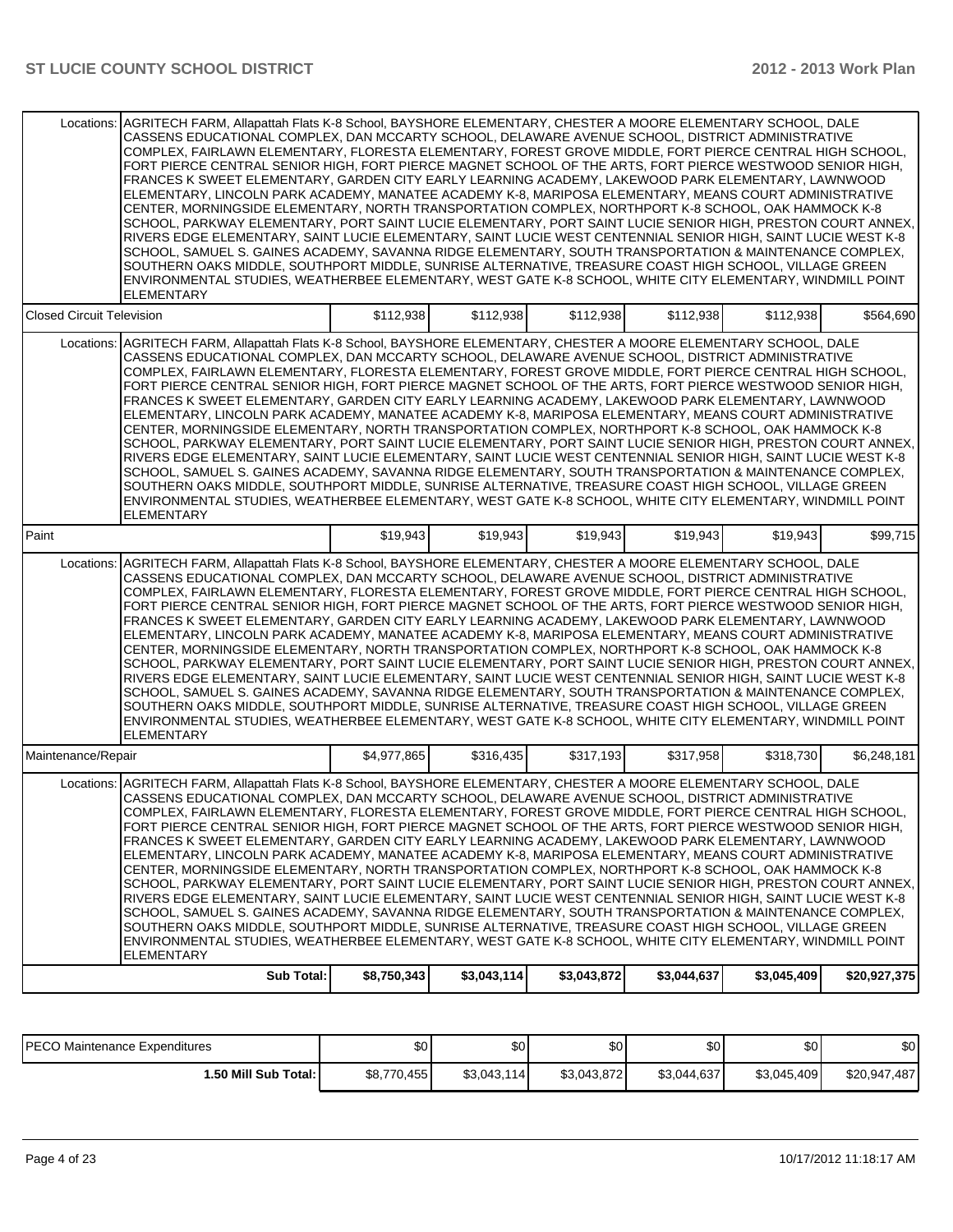|               | <b>Other Items</b>                                                                                                                                                                                                                                                                                                                                                                                                                                                                                                                                                                                                                                                                                                                                                                                                                                                                                                                                                                                                                                                                                                                                                                                                                       |          | $2013 - 2014$<br>Projected | $2014 - 2015$<br>Projected | $2015 - 2016$<br>Projected | 2016 - 2017<br>Projected | <b>Total</b> |  |  |  |
|---------------|------------------------------------------------------------------------------------------------------------------------------------------------------------------------------------------------------------------------------------------------------------------------------------------------------------------------------------------------------------------------------------------------------------------------------------------------------------------------------------------------------------------------------------------------------------------------------------------------------------------------------------------------------------------------------------------------------------------------------------------------------------------------------------------------------------------------------------------------------------------------------------------------------------------------------------------------------------------------------------------------------------------------------------------------------------------------------------------------------------------------------------------------------------------------------------------------------------------------------------------|----------|----------------------------|----------------------------|----------------------------|--------------------------|--------------|--|--|--|
| Library Books |                                                                                                                                                                                                                                                                                                                                                                                                                                                                                                                                                                                                                                                                                                                                                                                                                                                                                                                                                                                                                                                                                                                                                                                                                                          | \$20,112 | \$0                        | \$0                        | \$0                        | \$0                      | \$20,112     |  |  |  |
|               | Locations AGRITECH FARM, Allapattah Flats K-8 School, BAYSHORE ELEMENTARY, CHESTER A MOORE ELEMENTARY SCHOOL, DALE<br>CASSENS EDUCATIONAL COMPLEX, DAN MCCARTY SCHOOL, DELAWARE AVENUE SCHOOL, FAIRLAWN ELEMENTARY,<br>FLORESTA ELEMENTARY. FOREST GROVE MIDDLE. FORT PIERCE CENTRAL HIGH SCHOOL. FORT PIERCE CENTRAL SENIOR<br>HIGH, FORT PIERCE MAGNET SCHOOL OF THE ARTS, FORT PIERCE WESTWOOD SENIOR HIGH, FRANCES K SWEET<br>ELEMENTARY. GARDEN CITY EARLY LEARNING ACADEMY. LAKEWOOD PARK ELEMENTARY. LAWNWOOD ELEMENTARY.<br>LINCOLN PARK ACADEMY, MANATEE ACADEMY K-8, MARIPOSA ELEMENTARY, MEANS COURT ADMINISTRATIVE CENTER,<br>MORNINGSIDE ELEMENTARY, NORTHPORT K-8 SCHOOL, OAK HAMMOCK K-8 SCHOOL, PARKWAY ELEMENTARY, PORT SAINT<br>LUCIE ELEMENTARY, PORT SAINT LUCIE SENIOR HIGH, PRESTON COURT ANNEX, RIVERS EDGE ELEMENTARY, SAINT LUCIE<br>ELEMENTARY, SAINT LUCIE WEST CENTENNIAL SENIOR HIGH, SAINT LUCIE WEST K-8 SCHOOL, SAMUEL S. GAINES ACADEMY,<br>SAVANNA RIDGE ELEMENTARY, SOUTHERN OAKS MIDDLE, SOUTHPORT MIDDLE, SUNRISE ALTERNATIVE, TREASURE COAST<br>HIGH SCHOOL, VILLAGE GREEN ENVIRONMENTAL STUDIES, WEATHERBEE ELEMENTARY, WEST GATE K-8 SCHOOL, WHITE<br>CITY ELEMENTARY, WINDMILL POINT ELEMENTARY |          |                            |                            |                            |                          |              |  |  |  |
|               | \$3,044,637<br>\$3,045,409<br>\$3,043,872<br>\$20,947,487<br>\$8,770,455<br>\$3,043,114]<br>Total:                                                                                                                                                                                                                                                                                                                                                                                                                                                                                                                                                                                                                                                                                                                                                                                                                                                                                                                                                                                                                                                                                                                                       |          |                            |                            |                            |                          |              |  |  |  |

## **Local 1.50 Mill Expenditure For Maintenance, Repair and Renovation**

Anticipated expenditures expected from local funding sources over the years covered by the current work plan.

| \$8,770,455<br>\$5,400,000<br>\$0<br>\$0 | \$3,043,114<br>\$5,000,000<br>\$0 | \$3,043,872<br>\$3,000,000<br>\$0 | \$3,044,637<br>\$1,500,000 | \$3,045,409<br>\$0 | \$20,947,487<br>\$14,900,000 |
|------------------------------------------|-----------------------------------|-----------------------------------|----------------------------|--------------------|------------------------------|
|                                          |                                   |                                   |                            |                    |                              |
|                                          |                                   |                                   |                            |                    |                              |
|                                          |                                   |                                   | \$0                        | \$0                | \$0                          |
|                                          | \$0                               | \$0                               | \$0                        | \$0                | \$0                          |
| \$3,523,520                              | \$1,652,115                       | \$1,652,115                       | \$1,652,115                | \$1,652,115        | \$10,131,980                 |
| \$0                                      | \$0                               | \$0                               | \$0                        | \$0                | \$0                          |
| \$14,208,383                             | \$14,207,995                      | \$14,205,276                      | \$14,209,983               | \$14,210,333       | \$71,041,970                 |
| \$0                                      | \$0                               | \$0                               | \$0                        | \$0                | \$0                          |
| \$0                                      | \$0                               | \$0                               | \$0                        | \$0                | \$0                          |
| \$2,669,176                              | \$2,639,340                       | \$2,604,505                       | \$2,569,766                | \$2,534,787        | \$13,017,574                 |
| \$0                                      | \$0                               | \$0                               | \$0                        | \$0                | \$0                          |
| \$0                                      | \$0                               | \$0                               | \$0                        | \$0                | \$0                          |
| \$2,327,336                              | \$2,327,336                       | \$2,327,336                       | \$2,327,336                | \$2,327,336        | \$11,636,680                 |
| \$0                                      | \$0                               | \$0                               | \$0                        | \$0                | \$0                          |
| \$1,509,784                              | \$1,505,625                       | \$1,505,219                       | \$1,508,781                | \$1,505,381        | \$7,534,790                  |
| \$9,984,010                              | \$9,968,448                       | \$9,981,685                       | \$9,980,484                | \$9,974,801        | \$49,889,428                 |
| \$48,392,664                             | \$40,343,973                      | \$38,320,008                      | \$36,793,102               | \$35,250,162       | \$199,099,909                |
|                                          |                                   |                                   |                            |                    |                              |

#### **1.50 Mill Revenue Source**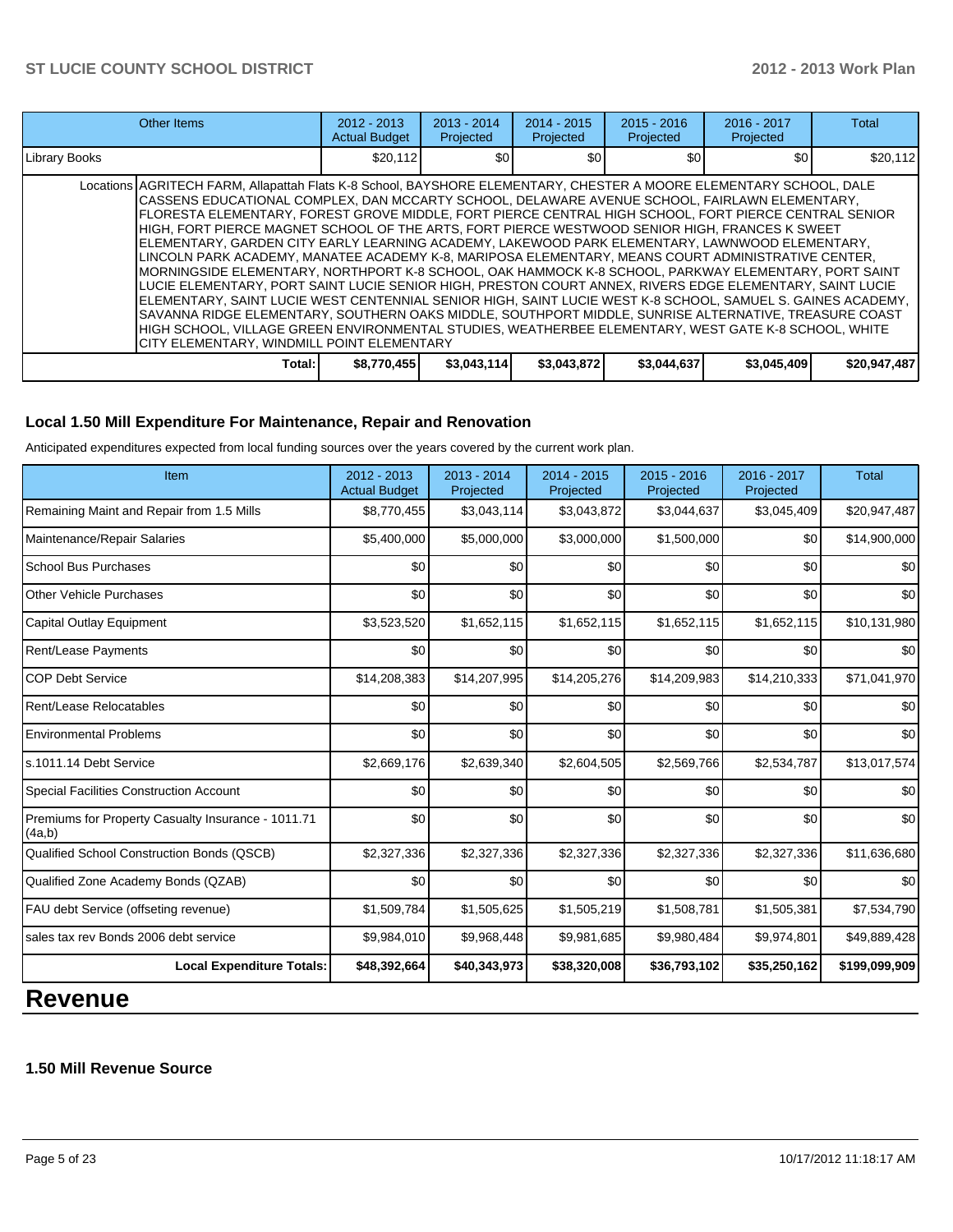Schedule of Estimated Capital Outlay Revenue from each currently approved source which is estimated to be available for expenditures on the projects included in the tentative district facilities work program. All amounts are NET after considering carryover balances, interest earned, new COP's, 1011.14 and 1011.15 loans, etc. Districts cannot use 1.5-Mill funds for salaries except for those explicitly associated with maintenance/repair projects. (1011.71 (5), F.S.)

| Item                                                                                | Fund | $2012 - 2013$<br><b>Actual Value</b> | $2013 - 2014$<br>Projected | $2014 - 2015$<br>Projected | $2015 - 2016$<br>Projected | 2016 - 2017<br>Projected | Total            |
|-------------------------------------------------------------------------------------|------|--------------------------------------|----------------------------|----------------------------|----------------------------|--------------------------|------------------|
| (1) Non-exempt property<br>lassessed valuation                                      |      | \$15,667,215,694                     | \$15,667,215,694           | \$15,667,215,694           | \$15,667,215,694           | \$15,667,215,694         | \$78,336,078,470 |
| (2) The Millege projected for<br>discretionary capital outlay per<br>ls.1011.71     |      | 1.50                                 | 1.50                       | 1.50                       | 1.50                       | 1.50                     |                  |
| $(3)$ Full value of the 1.50-Mill<br>discretionary capital outlay per<br>ls.1011.71 |      | \$26,320,922                         | \$26,320,922               | \$26,320,922               | \$26,320,922               | \$26,320,922             | \$131,604,610    |
| $(4)$ Value of the portion of the 1.50<br>-Mill ACTUALLY levied                     | 370  | \$22,560,791                         | \$22,560,791               | \$22,560,791               | \$22,560,791               | \$22,560,791             | \$112,803,955    |
| $(5)$ Difference of lines $(3)$ and $(4)$                                           |      | \$3,760,131                          | \$3,760,131                | \$3,760,131                | \$3,760,131                | \$3,760,131              | \$18,800,655     |

## **PECO Revenue Source**

The figure in the row designated "PECO Maintenance" will be subtracted from funds available for new construction because PECO maintenance dollars cannot be used for new construction.

| <b>Item</b>                           | Fund | $2012 - 2013$<br><b>Actual Budget</b> | $2013 - 2014$<br>Projected | $2014 - 2015$<br>Projected | $2015 - 2016$<br>Projected | 2016 - 2017<br>Projected | <b>Total</b> |
|---------------------------------------|------|---------------------------------------|----------------------------|----------------------------|----------------------------|--------------------------|--------------|
| <b>IPECO New Construction</b>         | 340  | \$0 <sub>1</sub>                      | \$0 <sub>1</sub>           | \$0                        | \$0 <sub>0</sub>           | \$0                      | \$0          |
| <b>IPECO Maintenance Expenditures</b> |      | \$0 <sub>1</sub>                      | \$0 <sub>1</sub>           | \$0                        | \$0                        | \$0 <sub>1</sub>         | \$0          |
|                                       |      | \$0                                   | \$0                        | \$0                        | \$0                        | \$0                      | \$0          |

#### **CO & DS Revenue Source**

Revenue from Capital Outlay and Debt Service funds.

| <b>Item</b>                                      | Fund | $2012 - 2013$<br><b>Actual Budget</b> | $2013 - 2014$<br>Projected | 2014 - 2015<br>Projected | $2015 - 2016$<br>Projected | $2016 - 2017$<br>Projected | Total       |
|--------------------------------------------------|------|---------------------------------------|----------------------------|--------------------------|----------------------------|----------------------------|-------------|
| ICO & DS Cash Flow-through<br><b>Distributed</b> | 360  | \$444.629                             | \$444.629                  | \$444.629                | \$444.629                  | \$444.629                  | \$2,223,145 |
| ICO & DS Interest on<br>Undistributed CO         | 360  | \$14.816                              | \$14,816                   | \$14.816                 | \$14.816                   | \$14.816                   | \$74,080    |
|                                                  |      | \$459,445                             | \$459,445                  | \$459.445                | \$459.445                  | \$459,445                  | \$2,297,225 |

#### **Fair Share Revenue Source**

All legally binding commitments for proportionate fair-share mitigation for impacts on public school facilities must be included in the 5-year district work program.

| <b>Item</b>                          | $2012 - 2013$<br><b>Actual Budget</b> | $2013 - 2014$<br>Projected | $2014 - 2015$<br>Projected | $2015 - 2016$<br>Projected | $2016 - 2017$<br>Projected | Total        |
|--------------------------------------|---------------------------------------|----------------------------|----------------------------|----------------------------|----------------------------|--------------|
| IFAU Debt Svc. Contribution          | \$1,509,784                           | \$1,505,625                | \$1,505,219                | \$1,508,781                | \$1,505,381                | \$7,534,790  |
| QSCB 2010B Federal interest subsidy  | \$660,528                             | \$660,528                  | \$660.528                  | \$660,528                  | \$660,528                  | \$3,302,640  |
| QAXV 2010 C Federal interest subsidy | \$388,000                             | \$388,000                  | \$388,000                  | \$388,000                  | \$388,000                  | \$1,940,000  |
|                                      | \$2.558.312                           | \$2,554,153                | \$2,553,747                | \$2,557,309                | \$2,553,909                | \$12,777,430 |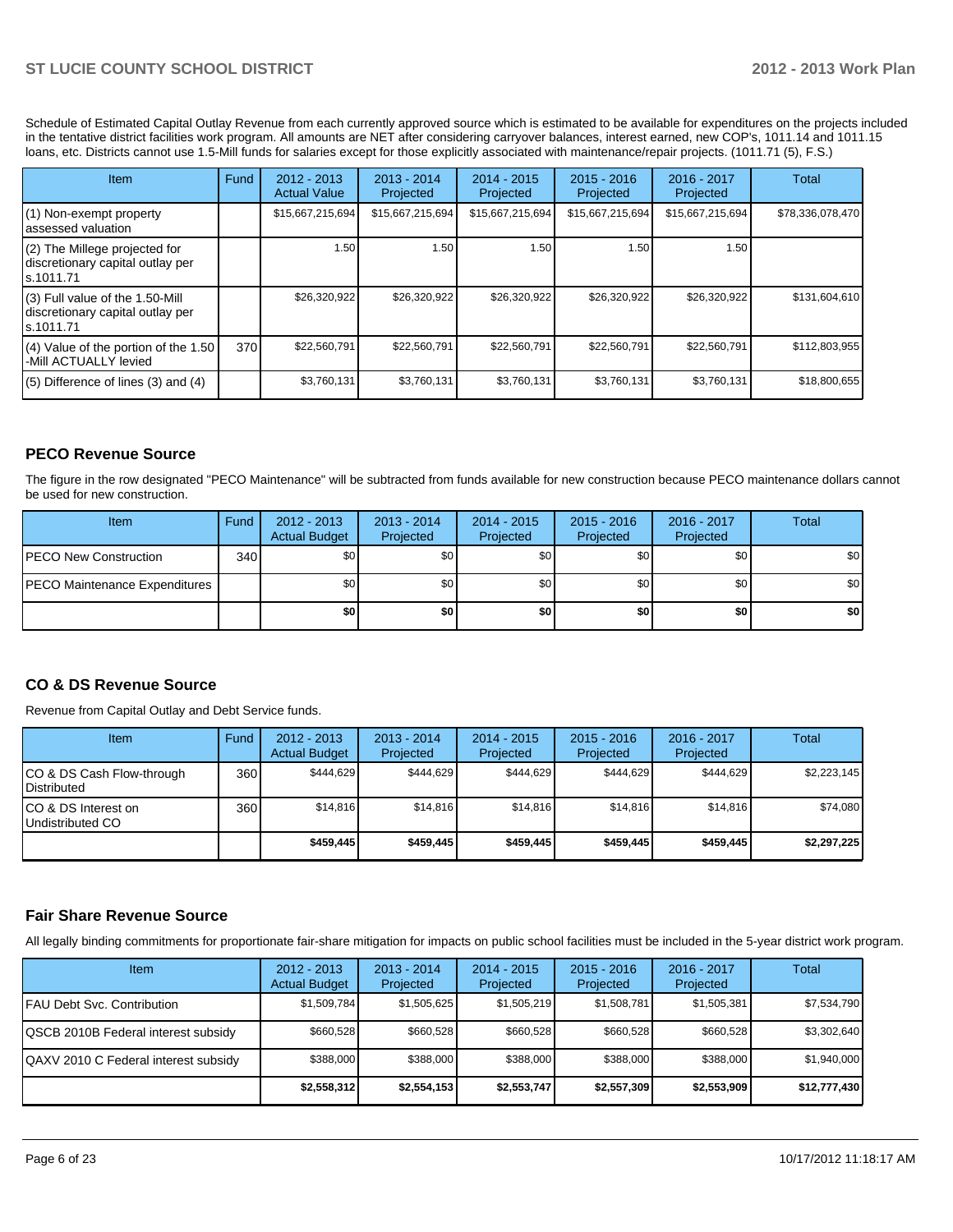No

#### **Sales Surtax Referendum**

Specific information about any referendum for a 1-cent or ½-cent surtax referendum during the previous year.

**Did the school district hold a surtax referendum during the past fiscal year 2011 - 2012?**

#### **Additional Revenue Source**

Any additional revenue sources

| Item                                                                                                                      | 2012 - 2013<br><b>Actual Value</b> | 2013 - 2014<br>Projected | $2014 - 2015$<br>Projected | 2015 - 2016<br>Projected | 2016 - 2017<br>Projected | <b>Total</b> |
|---------------------------------------------------------------------------------------------------------------------------|------------------------------------|--------------------------|----------------------------|--------------------------|--------------------------|--------------|
| Proceeds from a s.1011.14/15 F.S. Loans                                                                                   | \$12,456,750                       | \$0                      | \$0                        | \$0                      | \$0                      | \$12,456,750 |
| District Bonds - Voted local bond<br>referendum proceeds per s.9, Art VII<br><b>State Constitution</b>                    | \$0                                | \$0                      | \$0                        | \$0                      | \$0                      | \$0          |
| Proceeds from Special Act Bonds                                                                                           | \$0                                | \$0                      | \$0                        | \$0                      | \$0                      | \$0          |
| Estimated Revenue from CO & DS Bond<br>Sale                                                                               | \$0                                | \$0                      | \$0                        | \$0                      | \$0                      | \$0          |
| Proceeds from Voted Capital<br>Improvements millage                                                                       | \$0                                | \$0                      | \$0                        | \$0                      | \$0                      | \$0          |
| Other Revenue for Other Capital Projects                                                                                  | \$0                                | \$0                      | \$0                        | \$0                      | \$8                      | \$8          |
| Proceeds from 1/2 cent sales surtax<br>authorized by school board                                                         | \$12,007,438                       | \$12,007,438             | \$12,007,438               | \$12,007,438             | \$12,007,438             | \$60,037,190 |
| Proceeds from local governmental<br>infrastructure sales surtax                                                           | \$0                                | \$0                      | \$0                        | \$0                      | \$0                      | \$0          |
| Proceeds from Certificates of<br>Participation (COP's) Sale                                                               | \$0                                | \$0                      | \$0                        | \$0                      | \$0                      | \$0          |
| Classrooms First Bond proceeds amount<br>authorized in FY 1997-98                                                         | \$0                                | \$0                      | \$0                        | \$0                      | \$0                      | \$0          |
| <b>Classrooms for Kids</b>                                                                                                | \$0                                | \$0                      | \$0                        | \$0                      | \$0                      | \$0          |
| <b>District Equity Recognition</b>                                                                                        | \$0                                | \$0                      | \$0                        | \$0                      | \$0                      | \$0          |
| <b>Federal Grants</b>                                                                                                     | \$0                                | \$0                      | \$0                        | \$0                      | \$0                      | \$0          |
| Proportionate share mitigation (actual<br>cash revenue only, not in kind donations)                                       | \$0                                | \$0                      | \$0                        | \$0                      | \$0                      | \$0          |
| Impact fees received                                                                                                      | \$334,479                          | \$334,479                | \$334,479                  | \$334,479                | \$334,479                | \$1,672,395  |
| Private donations                                                                                                         | \$0                                | \$0                      | \$0                        | \$0                      | \$0                      | \$0          |
| Grants from local governments or not-for-<br>profit organizations                                                         | \$0                                | \$0                      | \$0                        | \$0                      | \$0                      | \$0          |
| Interest, Including Profit On Investment                                                                                  | \$40,000                           | \$40,000                 | \$40,000                   | \$40,000                 | \$40,000                 | \$200,000    |
| Revenue from Bonds pledging proceeds<br>from 1 cent or 1/2 cent Sales Surtax                                              | \$0                                | \$0                      | \$0                        | \$0                      | \$0                      | \$0          |
| <b>Total Fund Balance Carried Forward</b>                                                                                 | \$11,759,048                       | \$1,871,590              | \$0                        | \$0                      | \$0                      | \$13,630,638 |
| General Capital Outlay Obligated Fund<br><b>Balance Carried Forward From Total</b><br><b>Fund Balance Carried Forward</b> | \$0                                | \$0                      | \$0                        | \$0                      | \$0                      | \$0          |
| <b>Special Facilities Construction Account</b>                                                                            | \$0                                | \$0                      | \$0                        | \$0                      | \$0                      | \$0          |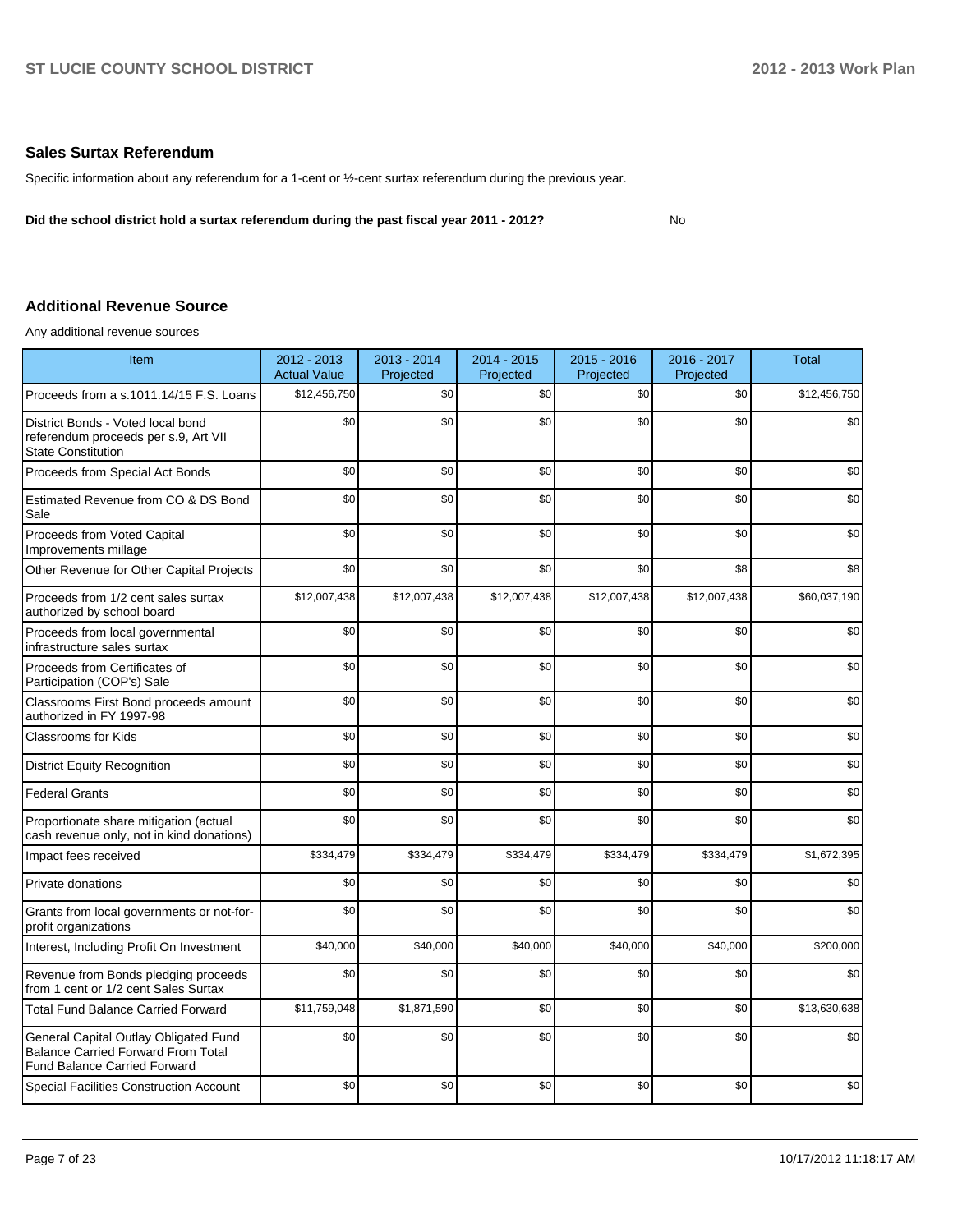| One Cent - 1/2 Cent Sales Surtax Debt<br><b>I</b> Service From Total Fund Balance Carried I<br><b>IForward</b> | \$0          | \$0          | \$0          | \$0 <sub>0</sub> | \$0          | \$0 <sub>1</sub> |
|----------------------------------------------------------------------------------------------------------------|--------------|--------------|--------------|------------------|--------------|------------------|
| Capital Outlay Projects Funds Balance<br>ICarried Forward From Total Fund<br><b>Balance Carried Forward</b>    | \$0          | \$0          | \$0          | \$0 <sub>0</sub> | \$0          | \$0 <sub>1</sub> |
| Subtotal                                                                                                       | \$36.597.715 | \$14.253.507 | \$12.381.917 | \$12.381.917     | \$12.381.925 | \$87.996.981     |

# **Total Revenue Summary**

| <b>Item Name</b>                                            | $2012 - 2013$<br><b>Budget</b> | $2013 - 2014$<br>Projected | $2014 - 2015$<br>Projected | $2015 - 2016$<br>Projected | $2016 - 2017$<br>Projected | <b>Five Year Total</b> |
|-------------------------------------------------------------|--------------------------------|----------------------------|----------------------------|----------------------------|----------------------------|------------------------|
| Local 1.5 Mill Discretionary Capital Outlay<br>l Revenue    | \$22,560,791                   | \$22,560,791               | \$22,560,791               | \$22,560,791               | \$22,560,791               | \$112,803,955          |
| IPECO and 1.5 Mill Maint and Other 1.5<br>Mill Expenditures | (S48, 392, 664)                | (S40, 343, 973)            | (\$38,320,008)             | (\$36,793,102)             | (\$35,250,162)             | (\$199,099,909)        |
| IPECO Maintenance Revenue                                   | \$0                            | \$0 <sub>1</sub>           | \$0                        | \$0                        | \$0                        | \$0 <sub>1</sub>       |
| <b>Available 1.50 Mill for New</b><br><b>Construction</b>   | (\$25,831,873)                 | $($ \$17,783,182)          | (S15,759,217)              | (S14, 232, 311)            | $($ \$12,689,371)          | $($ \$86,295,954)      |

| <b>Item Name</b>                      | 2012 - 2013<br><b>Budget</b> | $2013 - 2014$<br>Projected | $2014 - 2015$<br>Projected | $2015 - 2016$<br>Projected | 2016 - 2017<br>Projected | <b>Five Year Total</b> |
|---------------------------------------|------------------------------|----------------------------|----------------------------|----------------------------|--------------------------|------------------------|
| ICO & DS Revenue                      | \$459.445                    | \$459,445                  | \$459.445                  | \$459,445                  | \$459,445                | \$2,297,225            |
| <b>IPECO New Construction Revenue</b> | \$0 <sub>1</sub>             | \$0                        | \$0                        | \$0                        | \$0                      | \$0                    |
| <b>I</b> Other/Additional Revenue     | \$39,156,027                 | \$16,807,660               | \$14,935,664               | \$14,939,226               | \$14,935,834             | \$100,774,411          |
| <b>Total Additional Revenuel</b>      | \$39,615,472                 | \$17,267,105               | \$15,395,109               | \$15,398,671               | \$15,395,279             | \$103,071,636          |
| <b>Total Available Revenue</b>        | \$13,783,599                 | $($ \$516,077)             | $($ \$364,108)             | \$1,166,360                | \$2,705,908              | \$16,775,682           |

# **Project Schedules**

## **Capacity Project Schedules**

A schedule of capital outlay projects necessary to ensure the availability of satisfactory classrooms for the projected student enrollment in K-12 programs.

| <b>Project Description</b> | Location                  |                          | $2012 - 2013$ | $2013 - 2014$ | $2014 - 2015$ | $2015 - 2016$ | 2016 - 2017 | <b>Total</b>    | Funded |
|----------------------------|---------------------------|--------------------------|---------------|---------------|---------------|---------------|-------------|-----------------|--------|
| New K-8 School             | Location not<br>specified | <b>Planned</b><br>Cost:  | \$0           | \$0           | \$0           | \$62,218,463  | \$0         | \$62,218,463 No |        |
|                            |                           | <b>Student Stations:</b> |               |               |               | 1,600         |             | 1,600           |        |
|                            | <b>Total Classrooms:</b>  |                          |               |               |               | 86            |             | 86              |        |
|                            |                           | Gross Sq Ft:             |               |               |               | 225,000       |             | 225,000         |        |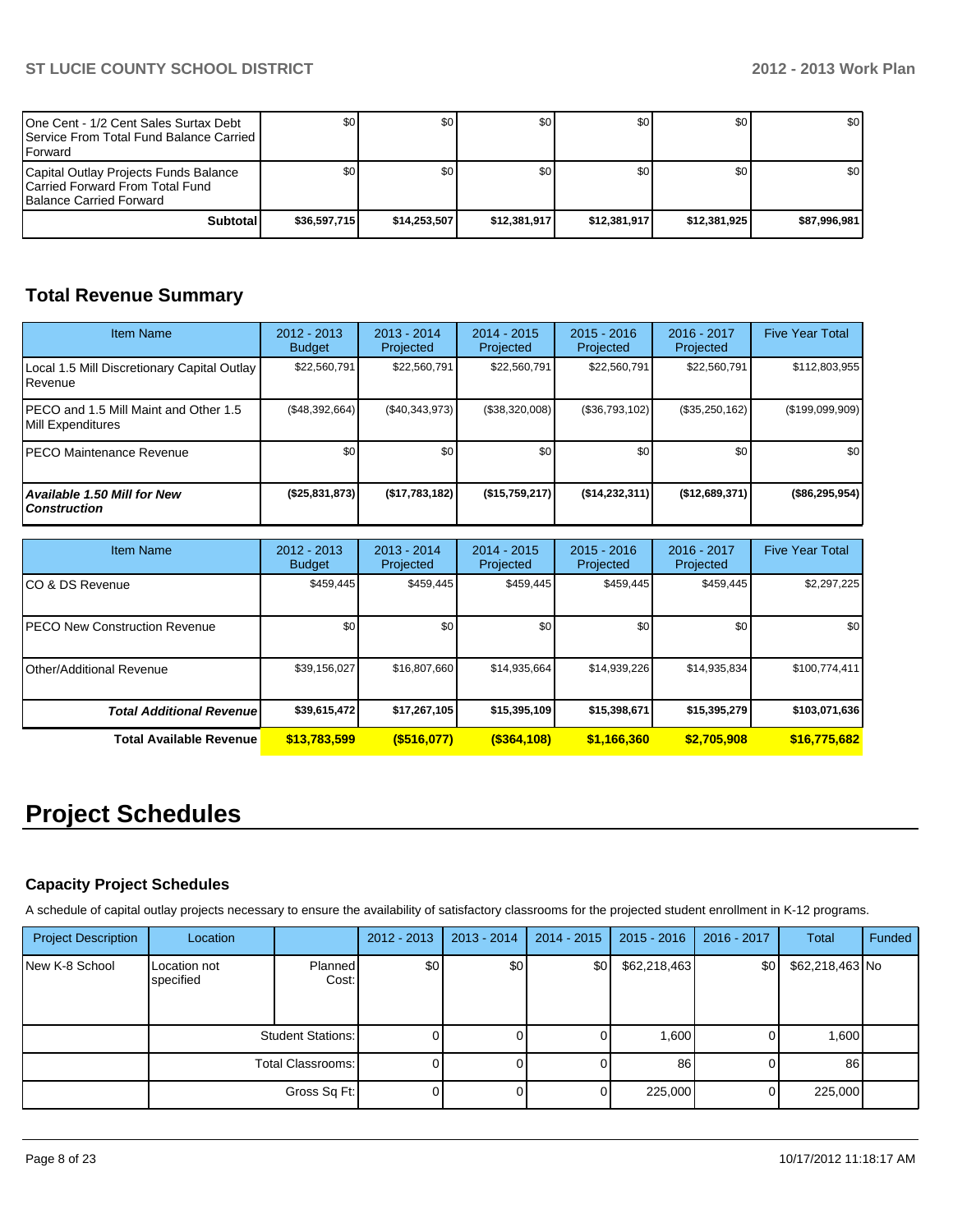| New High School | Location not<br>specified | <b>Planned</b><br>Cost:  | \$0 | \$0 | <b>\$0</b> |                  | $$0$ \$130,828,680 \$130,828,680 No |  |
|-----------------|---------------------------|--------------------------|-----|-----|------------|------------------|-------------------------------------|--|
|                 |                           | <b>Student Stations:</b> |     |     |            | 2,500            | 2,500                               |  |
|                 |                           | Total Classrooms:        |     |     |            | 110 <sup>1</sup> | 110                                 |  |
|                 |                           | Gross Sq Ft:             |     |     |            | 360,000          | 360,000                             |  |

| <b>Planned Cost:</b>     | \$0 | \$0 | \$O |         |            | \$62,218,463   \$130,828,680   \$193,047,143 |
|--------------------------|-----|-----|-----|---------|------------|----------------------------------------------|
| <b>Student Stations:</b> |     |     |     | 1,600   | 2,500      | 4,100                                        |
| <b>Total Classrooms:</b> |     |     |     | 86      | <b>110</b> | 196                                          |
| Gross Sq Ft:             |     |     |     | 225,000 | 360,000    | 585,000                                      |

## **Other Project Schedules**

Major renovations, remodeling, and additions of capital outlay projects that do not add capacity to schools.

| <b>Project Description</b>                                                    | Location                                                           | $2012 - 2013$<br><b>Actual Budget</b> | 2013 - 2014<br>Projected | 2014 - 2015<br>Projected | 2015 - 2016<br>Projected | 2016 - 2017<br>Projected | <b>Total</b>    | Funded             |
|-------------------------------------------------------------------------------|--------------------------------------------------------------------|---------------------------------------|--------------------------|--------------------------|--------------------------|--------------------------|-----------------|--------------------|
| Gym airhandler and demand<br>control ventilation                              | <b>SAINT LUCIE WEST</b><br><b>CENTENNIAL SENIOR</b><br><b>HIGH</b> | \$400,000                             | \$0                      | \$0                      | \$0                      | \$0                      | \$400,000 Yes   |                    |
| Completion of New middles<br>school project (capacity was<br>added last year) | <b>LINCOLN PARK</b><br><b>ACADEMY</b>                              | \$0                                   | \$0                      | \$0                      | \$0                      | \$0                      |                 | \$0 <sup>Yes</sup> |
| Replace Roof                                                                  | SOUTHERN OAKS<br><b>MIDDLE</b>                                     | \$0                                   | \$0                      | \$2,213,978              | \$0                      | \$0                      | \$2,213,978 No  |                    |
| Replace Roof                                                                  | <b>DALE CASSENS</b><br><b>EDUCATIONAL</b><br><b>COMPLEX</b>        | \$0                                   | \$1,008,253              | \$0                      | \$0                      | \$0                      | \$1,008,253 No  |                    |
| Replace HVAC                                                                  | <b>DALE CASSENS</b><br><b>EDUCATIONAL</b><br><b>COMPLEX</b>        | \$720,000                             | \$0                      | \$0                      | \$0                      | \$0                      | \$720,000 Yes   |                    |
| New Chiller and TES Plant to<br>serve DMS, DC                                 | <b>DAN MCCARTY SCHOOL</b>                                          | \$1,153,745                           | \$0                      | \$0                      | \$0                      | \$0                      | \$1,153,745 Yes |                    |
| Air handers                                                                   | <b>FOREST GROVE</b><br><b>MIDDLE</b>                               | \$0                                   | \$0                      | \$3,700,000              | \$0                      | \$0                      | \$3,700,000 No  |                    |
| New Chiller &Ice Plant                                                        | SOUTHPORT MIDDLE                                                   | \$0                                   | \$0                      | \$0                      | \$1,800,000              | \$0                      | \$1,800,000 No  |                    |
| New Chiller/ Fire alarm/card<br>access                                        | <b>WEATHERBEE</b><br><b>ELEMENTARY</b>                             | \$0                                   | \$0                      | \$440,000                | \$0                      | \$0                      | \$440,000 No    |                    |
| New Parent pickup loop                                                        | <b>SAVANNA RIDGE</b><br><b>ELEMENTARY</b>                          | \$0                                   | \$300,000                | \$0                      | \$0                      | \$0                      | \$300,000 No    |                    |
| Chiller replacement and TES<br>plant                                          | PORT SAINT LUCIE<br><b>SENIOR HIGH</b>                             | \$7,557,519                           | \$0                      | \$0                      | \$0                      | \$0                      | \$7,557,519 Yes |                    |
| Re roof covered walkways                                                      | <b>FORT PIERCE</b><br><b>WESTWOOD SENIOR</b><br><b>HIGH</b>        | \$0                                   | \$236,463                | \$0                      | \$0                      | \$0                      | \$236,463 No    |                    |
| Replace roof                                                                  | <b>RIVERS EDGE</b><br><b>ELEMENTARY</b>                            | \$0                                   | \$1,672,000              | \$0                      | \$0                      | \$0                      | \$1,672,000 No  |                    |
| Replace roof Bld 1 & 2                                                        | LAWNWOOD<br><b>ELEMENTARY</b>                                      | \$0                                   | \$145,000                | \$0                      | \$0                      | \$0                      | \$145,000 No    |                    |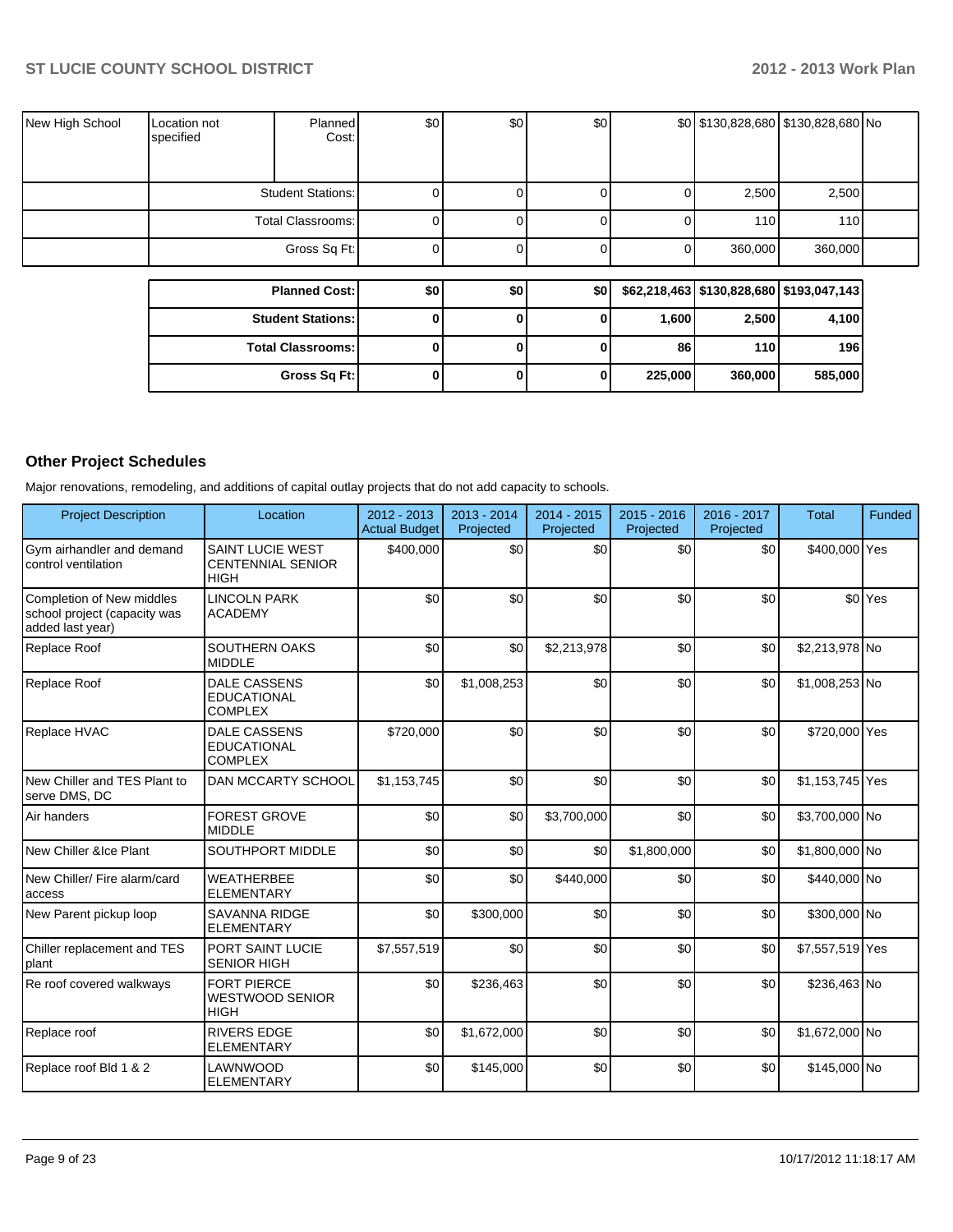| Replace roof blds 1,2, 5, 67, 8,<br>I9 and 10   | <b>GARDEN CITY EARLY</b><br>LEARNING ACADEMY                | \$0          | \$0         | \$0         | \$937,000   | \$0          | \$937,000 No   |  |
|-------------------------------------------------|-------------------------------------------------------------|--------------|-------------|-------------|-------------|--------------|----------------|--|
| Replace roof main bld.                          | <b>FORT PIERCE</b><br><b>WESTWOOD SENIOR</b><br><b>HIGH</b> | \$0          | \$0         | \$0         | \$0         | \$2,600,000  | \$2,600,000 No |  |
| Replace roof                                    | <b>DELAWARE AVENUE</b><br><b>SCHOOL</b>                     | \$0          | \$0         | \$0         | \$0         | \$326,000    | \$326,000 No   |  |
| Chiller & Ice plant                             | <b>MARIPOSA</b><br><b>ELEMENTARY</b>                        | \$700,000    | \$0         | \$0         | \$0         | \$0          | \$700,000 Yes  |  |
| Chiller replacement and TES                     | <b>FRANCES K SWEET</b><br><b>ELEMENTARY</b>                 | \$800,000    | \$0         | \$0         | \$0         | \$0          | \$800,000 Yes  |  |
| Replace A/H (Gym, tech and<br>office buildings) | <b>SOUTHPORT MIDDLE</b>                                     | \$0          | \$0         | \$0         | \$0         | \$3,700,000  | \$3,700,000 No |  |
| Ancillary Support Fac. #1                       | Location not specified                                      | \$0          | \$0         | \$0         | \$0         | \$5,000,000  | \$5,000,000 No |  |
| <b>IHVAC/Alarms</b>                             | <b>CHESTER A MOORE</b><br><b>ELEMENTARY SCHOOL</b>          | \$0          | \$80,355    | \$0         | \$0         | \$0          | \$80,355 No    |  |
| l New Chiller                                   | <b>FOREST GROVE</b><br><b>MIDDLE</b>                        | \$400,005    | \$0         | \$0         | \$0         | \$0          | \$400,005 Yes  |  |
| IHVAC careover                                  | <b>BAYSHORE</b><br><b>ELEMENTARY</b>                        | \$114,281    | \$0         | \$0         | \$0         | \$0          | \$114,281 Yes  |  |
|                                                 |                                                             | \$11,845,550 | \$3,442,071 | \$6,353,978 | \$2,737,000 | \$11,626,000 | \$36,004,599   |  |

## **Additional Project Schedules**

Any projects that are not identified in the last approved educational plant survey.

Nothing reported for this section.

## **Non Funded Growth Management Project Schedules**

Schedule indicating which projects, due to planned development, that CANNOT be funded from current revenues projected over the next five years.

Nothing reported for this section.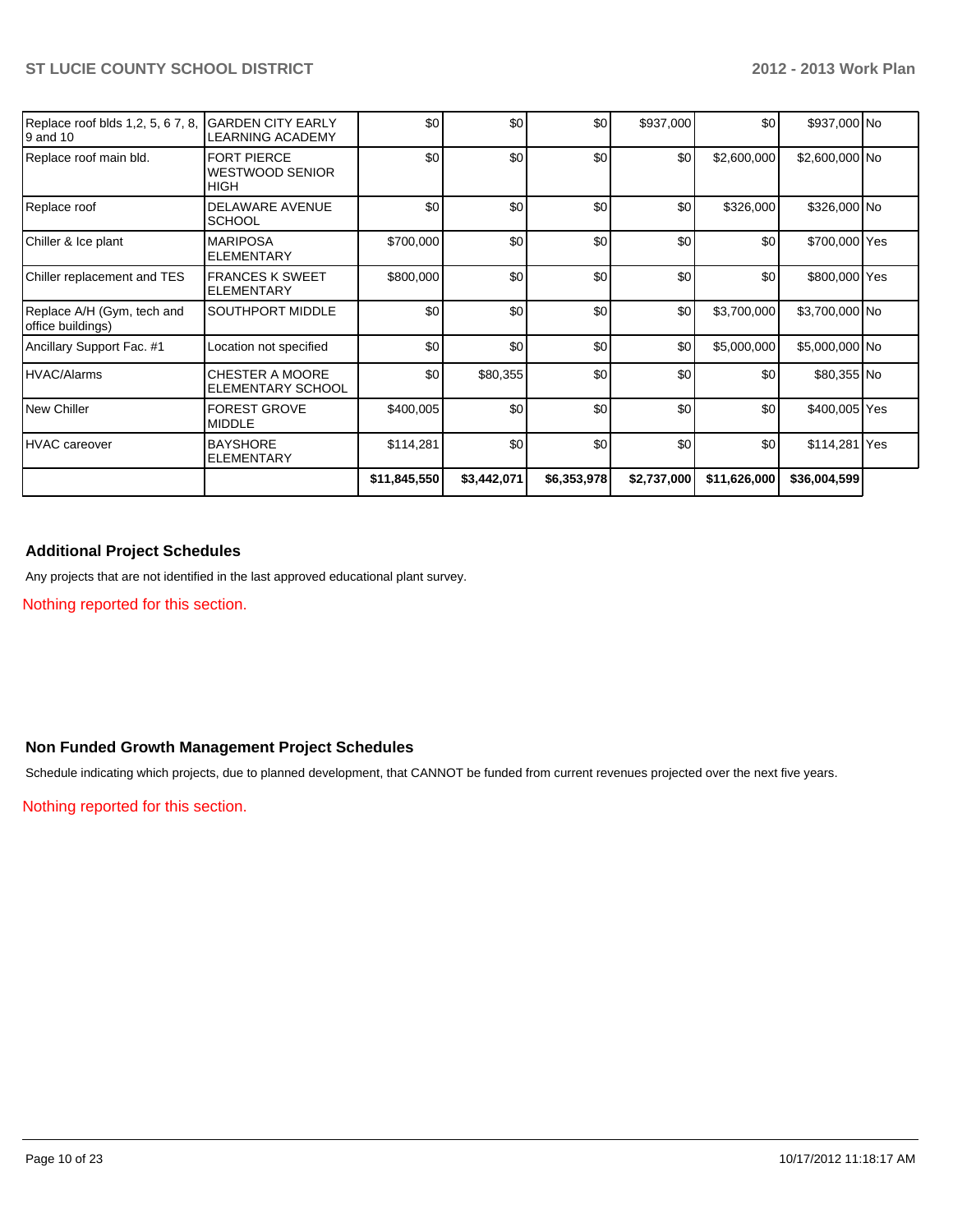## **Capacity Tracking**

| Location                                                    | $2012 -$<br><b>2013 Satis.</b><br>Stu. Sta. | Actual<br>$2012 -$<br>2013 FISH<br>Capacity | Actual<br>$2011 -$<br>2012<br><b>COFTE</b> | # Class<br><b>Rooms</b> | Actual<br>Average<br>$2012 -$<br>2013 Class<br><b>Size</b> | Actual<br>$2012 -$<br>2013<br><b>Utilization</b> | <b>New</b><br>Stu.<br>Capacity | <b>New</b><br>Rooms to<br>be<br>Added/Re<br>moved | Projected<br>$2016 -$<br>2017<br><b>COFTE</b> | Projected<br>$2016 -$<br>2017<br><b>Utilization</b> | Projected<br>$2016 -$<br>2017 Class<br><b>Size</b> |
|-------------------------------------------------------------|---------------------------------------------|---------------------------------------------|--------------------------------------------|-------------------------|------------------------------------------------------------|--------------------------------------------------|--------------------------------|---------------------------------------------------|-----------------------------------------------|-----------------------------------------------------|----------------------------------------------------|
| WHITE CITY<br>ELEMENTARY                                    | 641                                         | 641                                         | 483                                        | 34                      | 14                                                         | 75.00 %                                          | $\Omega$                       | $\Omega$                                          | 515                                           | 80.00%                                              | 15                                                 |
| <b>FAIRLAWN</b><br><b>ELEMENTARY</b>                        | 723                                         | 723                                         | 613                                        | 39                      | 16                                                         | 85.00 %                                          | 0                              | $\Omega$                                          | 653                                           | 90.00%                                              | 17                                                 |
| FORT PIERCE MAGNET<br><b>SCHOOL OF THE ARTS</b>             | 497                                         | 447                                         | 306                                        | 24                      | 13                                                         | 69.00 %                                          | $\Omega$                       | $\Omega$                                          | 326                                           | 73.00 %                                             | 14                                                 |
| LAWNWOOD<br><b>ELEMENTARY</b>                               | 825                                         | 825                                         | 610                                        | 46                      | 13                                                         | 74.00 %                                          | $\Omega$                       | $\Omega$                                          | 650                                           | 79.00 %                                             | 14                                                 |
| <b>SAINT LUCIE</b><br><b>ELEMENTARY</b>                     | 818                                         | 818                                         | 646                                        | 44                      | 15                                                         | 79.00 %                                          | $\Omega$                       | $\Omega$                                          | 688                                           | 84.00%                                              | 16                                                 |
| DAN MCCARTY SCHOOL                                          | 1,400                                       | 1,260                                       | 776                                        | 66                      | 12                                                         | 62.00 %                                          | $\Omega$                       | $\Omega$                                          | 827                                           | 66.00 %                                             | 13                                                 |
| <b>FRANCES K SWEET</b><br><b>ELEMENTARY</b>                 | 777                                         | 777                                         | 604                                        | 40                      | 15                                                         | 78.00 %                                          | $\Omega$                       | $\Omega$                                          | 644                                           | 83.00 %                                             | 16                                                 |
| <b>GARDEN CITY EARLY</b><br><b>LEARNING ACADEMY</b>         | 727                                         | 727                                         | 234                                        | 41                      | 6                                                          | 32.00 %                                          | $\Omega$                       | $\Omega$                                          | 250                                           | 34.00 %                                             | 6                                                  |
| CHESTER A MOORE<br><b>ELEMENTARY SCHOOL</b>                 | 805                                         | 805                                         | 592                                        | 44                      | 13                                                         | 74.00 %                                          | 0                              | $\Omega$                                          | 631                                           | 78.00 %                                             | 14                                                 |
| <b>LINCOLN PARK</b><br><b>ACADEMY</b>                       | 2,262                                       | 2,035                                       | 1,757                                      | 92                      | 19                                                         | 86.00 %                                          | $\Omega$                       | $\Omega$                                          | 1,873                                         | 92.00 %                                             | 20                                                 |
| <b>FORT PIERCE CENTRAL</b><br><b>SENIOR HIGH</b>            | 338                                         | 0                                           | $\Omega$                                   | 14                      | 0                                                          | 0.00%                                            | 0                              | $\Omega$                                          | $\mathbf 0$                                   | 0.00%                                               | $\mathbf 0$                                        |
| <b>FORT PIERCE</b><br><b>WESTWOOD SENIOR</b><br><b>HIGH</b> | 2,105                                       | 1,999                                       | 933                                        | 89                      | 10                                                         | 47.00 %                                          | $\Omega$                       | $\Omega$                                          | 994                                           | 50.00 %                                             | 11                                                 |
| PORT SAINT LUCIE<br><b>ELEMENTARY</b>                       | 328                                         | 0                                           | $\Omega$                                   | 16                      | 0                                                          | 0.00%                                            | 0                              | $\Omega$                                          | $\Omega$                                      | 0.00%                                               | $\mathbf 0$                                        |
| <b>MORNINGSIDE</b><br><b>ELEMENTARY</b>                     | 749                                         | 749                                         | 622                                        | 40                      | 16                                                         | 83.00 %                                          | $\Omega$                       | $\Omega$                                          | 663                                           | 89.00 %                                             | 17                                                 |
| <b>LAKEWOOD PARK</b><br>ELEMENTARY                          | 1,051                                       | 1,051                                       | 654                                        | 55                      | 12                                                         | 62.00 %                                          | $\overline{0}$                 | $\Omega$                                          | 697                                           | 66.00 %                                             | 13                                                 |
| <b>IFLORESTA</b><br><b>ELEMENTARY</b>                       | 741                                         | 741                                         | 637                                        | 40                      | 16                                                         | 86.00 %                                          | 0                              | $\Omega$                                          | 678                                           | 91.00%                                              | 17                                                 |
| BAYSHORE<br><b>ELEMENTARY</b>                               | 891                                         | 891                                         | 814                                        | 47                      | 17                                                         | 91.00 %                                          | $\Omega$                       | $\Omega$                                          | 868                                           | 97.00 %                                             | 18                                                 |
| NORTHPORT K-8<br> SCHOOL                                    | 1,835                                       | 1,651                                       | 1,279                                      | 83                      | 15                                                         | 77.00 %                                          | $\overline{0}$                 | $\overline{0}$                                    | 1,363                                         | 83.00 %                                             | 16                                                 |
| <b>WINDMILL POINT</b><br><b>ELEMENTARY</b>                  | 1,272                                       | 1,272                                       | 868                                        | 65                      | 13                                                         | 68.00 %                                          | 0                              | $\overline{0}$                                    | 925                                           | 73.00 %                                             | 14                                                 |
| VILLAGE GREEN<br><b>ENVIRONMENTAL</b><br><b>STUDIES</b>     | 545                                         | 545                                         | 467                                        | 30                      | 16                                                         | 86.00 %                                          | 0                              | 0                                                 | 498                                           | 91.00%                                              | 17                                                 |
| PORT SAINT LUCIE<br><b>SENIOR HIGH</b>                      | 2,715                                       | 2,579                                       | 1,804                                      | 112                     | 16                                                         | 70.00 %                                          | 0                              | $\overline{0}$                                    | 1,922                                         | 75.00 %                                             | 17                                                 |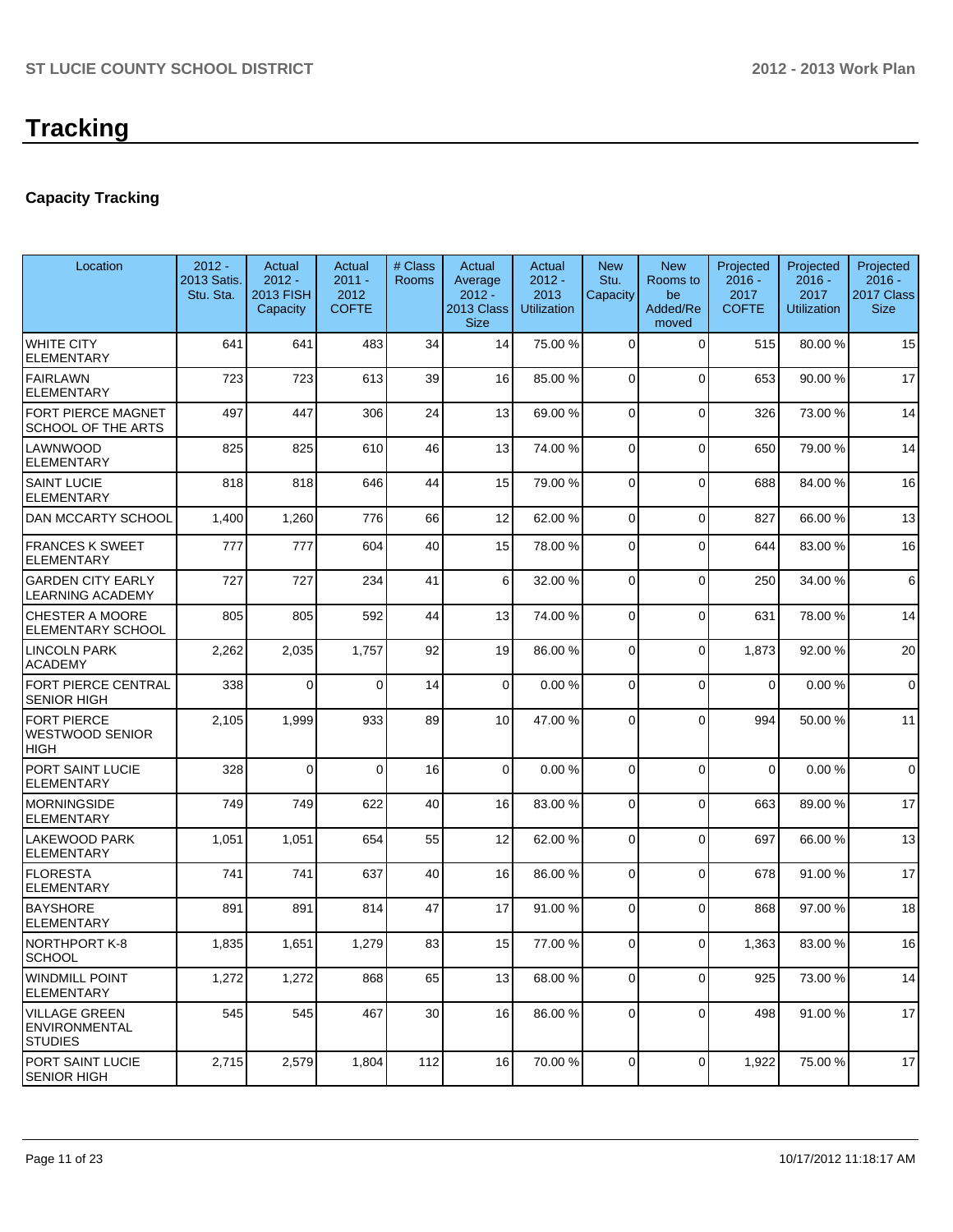| <b>PARKWAY</b><br><b>ELEMENTARY</b>                                | 775      | 775            | 565      | 41          | 14             | 73.00 %  | $\Omega$       | 0              | 602         | 78.00 % | 15             |
|--------------------------------------------------------------------|----------|----------------|----------|-------------|----------------|----------|----------------|----------------|-------------|---------|----------------|
| <b>DALE CASSENS</b><br><b>EDUCATIONAL</b><br><b>COMPLEX</b>        | 500      | 500            | 300      | 26          | 12             | 60.00 %  | $\Omega$       | $\overline{0}$ | 320         | 64.00%  | 12             |
| SOUTHPORT MIDDLE                                                   | 1.195    | 1,075          | 908      | 52          | 17             | 84.00 %  | $\Omega$       | $\Omega$       | 976         | 91.00%  | 19             |
| <b>MARIPOSA</b><br><b>ELEMENTARY</b>                               | 1,002    | 1,002          | 772      | 54          | 14             | 77.00 %  | $\Omega$       | $\Omega$       | 822         | 82.00%  | 15             |
| <b>MANATEE ACADEMY K-</b><br>8                                     | 2,055    | 1,849          | 1,514    | 94          | 16             | 82.00 %  | $\Omega$       | $\mathbf 0$    | 1,613       | 87.00 % | 17             |
| <b>FOREST GROVE</b><br><b>MIDDLE</b>                               | 1,379    | 1,241          | 736      | 58          | 13             | 59.00 %  | $\Omega$       | $\overline{0}$ | 784         | 63.00 % | 14             |
| PRESTON COURT<br><b>ANNEX</b>                                      | $\Omega$ | 0              | $\Omega$ | $\mathbf 0$ | 0              | 0.00%    | $\Omega$       | $\mathbf 0$    | $\mathbf 0$ | 0.00%   | $\overline{0}$ |
| <b>AGRITECH FARM</b>                                               | 42       | $\Omega$       | $\Omega$ | 2           | $\Omega$       | 0.00%    | $\Omega$       | $\Omega$       | $\Omega$    | 0.00%   | $\mathbf 0$    |
| <b>RIVERS EDGE</b><br><b>ELEMENTARY</b>                            | 894      | 894            | 766      | 48          | 16             | 86.00 %  | $\Omega$       | $\Omega$       | 816         | 91.00%  | 17             |
| SOUTHERN OAKS<br><b>MIDDLE</b>                                     | 1,108    | 997            | 975      | 47          | 21             | 98.00 %  | $\Omega$       | $\Omega$       | 1,035       | 104.00% | 22             |
| <b>WEATHERBEE</b><br><b>ELEMENTARY</b>                             | 739      | 739            | 536      | 39          | 14             | 72.00 %  | $\Omega$       | $\Omega$       | 571         | 77.00 % | 15             |
| <b>SAINT LUCIE WEST</b><br><b>CENTENNIAL SENIOR</b><br><b>HIGH</b> | 3,088    | 2,933          | 2,383    | 122         | 20             | 81.00 %  | $\Omega$       | $\overline{0}$ | 2,540       | 87.00 % | 21             |
| SAINT LUCIE WEST K-8<br><b>SCHOOL</b>                              | 2,040    | 1,836          | 1,285    | 91          | 14             | 70.00%   | $\Omega$       | $\mathbf 0$    | 1,369       | 75.00 % | 15             |
| <b>SAVANNA RIDGE</b><br><b>ELEMENTARY</b>                          | 739      | 739            | 633      | 39          | 16             | 86.00 %  | $\Omega$       | $\overline{0}$ | 675         | 91.00%  | 17             |
| SUNRISE ALTERNATIVE                                                | 448      | $\overline{0}$ | $\Omega$ | 23          | $\Omega$       | 0.00%    | $\overline{0}$ | $\mathbf 0$    | $\Omega$    | 0.00%   | $\overline{0}$ |
| <b>DELAWARE AVENUE</b><br><b>SCHOOL</b>                            | 305      | 305            | 79       | 13          | 6 <sup>1</sup> | 26.00 %  | $\Omega$       | 0              | 85          | 28.00 % | $\overline{7}$ |
| OAK HAMMOCK K-8<br><b>SCHOOL</b>                                   | 1,875    | 1,687          | 1,444    | 87          | 17             | 86.00 %  | $\Omega$       | $\overline{0}$ | 1,539       | 91.00%  | 18             |
| TREASURE COAST<br><b>HIGH SCHOOL</b>                               | 2,511    | 2,385          | 2,420    | 105         | 23             | 101.00 % | $\Omega$       | 0              | 2,570       | 108.00% | 24             |
| <b>WEST GATE K-8</b><br><b>SCHOOL</b>                              | 1,881    | 1,692          | 1,314    | 88          | 15             | 78.00 %  | $\Omega$       | $\overline{0}$ | 1.400       | 83.00 % | 16             |
| FORT PIERCE CENTRAL<br><b>HIGH SCHOOL</b>                          | 2,583    | 2,453          | 2,215    | 110         | 20             | 90.00 %  | $\overline{0}$ | 0              | 2,360       | 96.00 % | 21             |
| SAMUEL S. GAINES<br><b>ACADEMY</b>                                 | 1,833    | 1.649          | 1,198    | 86          | 14             | 73.00 %  | $\Omega$       | $\Omega$       | 1.277       | 77.00 % | 15             |
| Allapattah Flats K-8<br>School                                     | 1,932    | 1,738          | 1,062    | 89          | 12             | 61.00 %  | $\Omega$       | $\mathbf 0$    | 1,132       | 65.00 % | 13             |
|                                                                    | 50,969   | 47,025         | 35,800   | 2,375       | 15             | 76.13%   | 0              | $\bf{0}$       | 38,151      | 81.13%  | 16             |

The COFTE Projected Total (38,151) for 2016 - 2017 must match the Official Forecasted COFTE Total (38,152 ) for 2016 - 2017 before this section can be completed. In the event that the COFTE Projected Total does not match the Official forecasted COFTE, then the Balanced Projected COFTE Table should be used to balance COFTE.

| Projected COFTE for 2016 - 2017 |         | <b>Grade Level Type</b> | <b>Balanced Projected</b><br>COFTE for 2016 - 2017 |
|---------------------------------|---------|-------------------------|----------------------------------------------------|
| Elementary (PK-3)               | 12,010  |                         |                                                    |
| Middle (4-8)                    | 15, 115 |                         |                                                    |
|                                 |         | Elementary (PK-3)       |                                                    |
|                                 |         |                         |                                                    |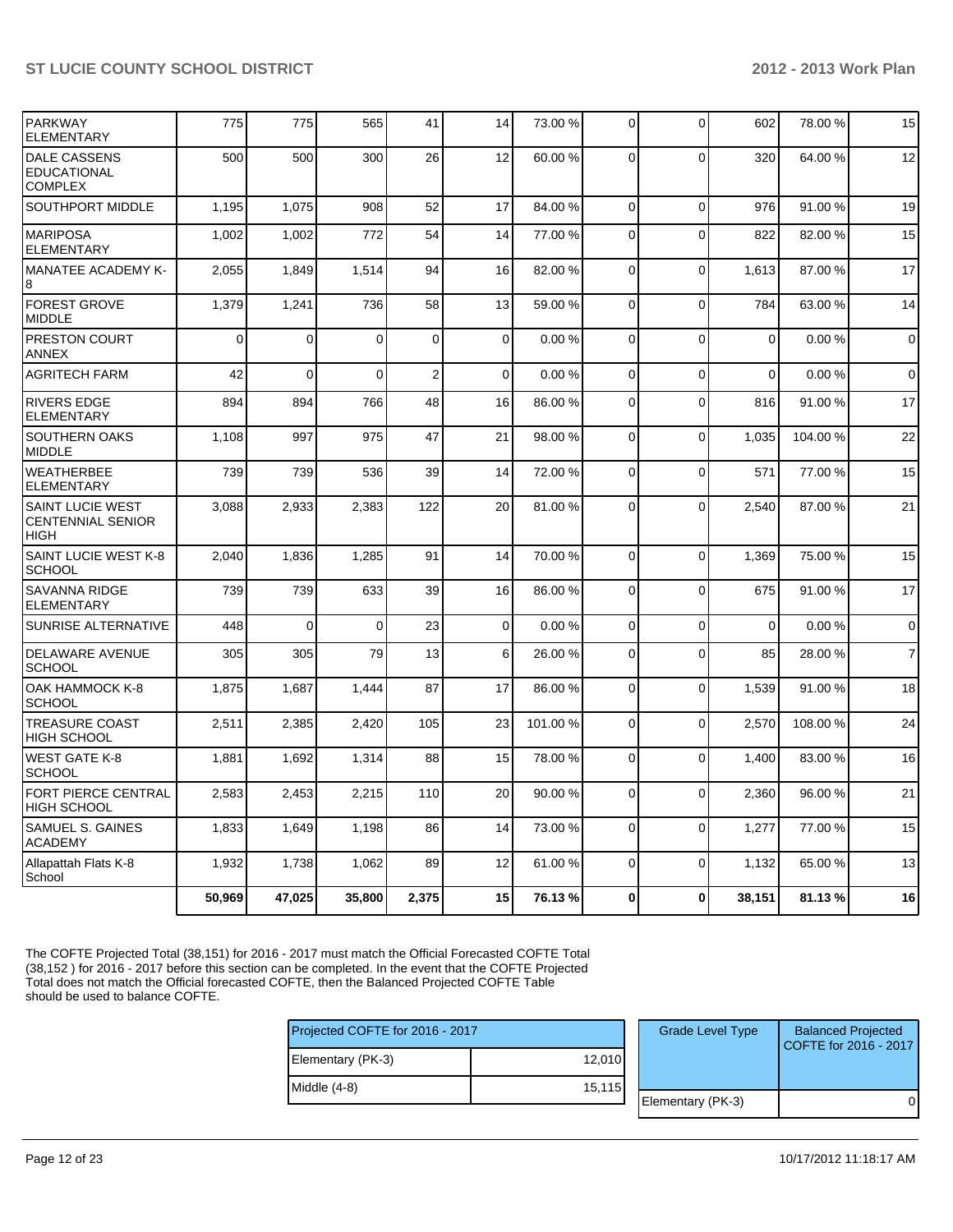| <b>High (9-12)</b> | 11,026 | Middle $(4-8)$ | 01     |
|--------------------|--------|----------------|--------|
|                    | 38,152 | High (9-12)    | 01     |
|                    |        |                | 38,151 |

#### **Relocatable Replacement**

Number of relocatable classrooms clearly identified and scheduled for replacement in the school board adopted financially feasible 5-year district work program.

| Location                                 | $2012 - 2013$ | $2013 - 2014$ | $2014 - 2015$ | 2015 - 2016 | 2016 - 2017 | Year 5 Total |
|------------------------------------------|---------------|---------------|---------------|-------------|-------------|--------------|
| <b>Total Relocatable Replacements: I</b> |               |               |               |             |             |              |

#### **Charter Schools Tracking**

Information regarding the use of charter schools.

| Location-Type                              | # Relocatable<br>units or<br>permanent<br>classrooms | Owner         | Year Started or I<br>Scheduled | Student<br><b>Stations</b> | <b>Students</b><br>Enrolled | Years in<br>Contract | <b>Total Charter</b><br><b>Students</b><br>projected for<br>2016 - 2017 |
|--------------------------------------------|------------------------------------------------------|---------------|--------------------------------|----------------------------|-----------------------------|----------------------|-------------------------------------------------------------------------|
| Imagine Nau Charter                        |                                                      | 36 LEASE RENT | 2009                           | 743 l                      | 687                         |                      | 743                                                                     |
| Renaissance Charter School of<br>St. Lucie |                                                      | 70 LEASE RENT | 2009                           | 1,290                      | ,220                        | 5.                   | 1,290                                                                   |
| Renaissance Tradition                      |                                                      | 75 LEASE RENT | 2012                           | 1.504                      | .504                        | 5                    | 1.504                                                                   |
| College Preparatory Academy                |                                                      | 12 LEASE RENT | 2012                           | 300 <sub>l</sub>           | 300                         | 5.                   | 300                                                                     |
|                                            | 193 l                                                |               |                                | 3,837                      | 3,711                       |                      | 3,837                                                                   |

#### **Special Purpose Classrooms Tracking**

The number of classrooms that will be used for certain special purposes in the current year, by facility and type of classroom, that the district will, 1), not use for educational purposes, and 2), the co-teaching classrooms that are not open plan classrooms and will be used for educational purposes.

| School                               | <b>School Type</b> | # of Elementary<br>K-3 Classrooms | # of Middle 4-8<br><b>Classrooms</b> | # of High $9-12$<br><b>Classrooms</b> | # of $ESE$<br>Classrooms | # of Combo<br><b>Classrooms</b> | Total<br><b>Classrooms</b> |
|--------------------------------------|--------------------|-----------------------------------|--------------------------------------|---------------------------------------|--------------------------|---------------------------------|----------------------------|
| IOAK HAMMOCK K-8 SCHOOL              | Educational        |                                   |                                      |                                       |                          |                                 | 51                         |
| <b>IWINDMILL POINT ELEMENTARY</b>    | Educational        |                                   |                                      |                                       |                          |                                 |                            |
| <b>IBAYSHORE ELEMENTARY</b>          | Educational        |                                   |                                      |                                       |                          |                                 |                            |
| AGRITECH FARM                        | Educational        |                                   |                                      |                                       |                          |                                 |                            |
| <b>Total Educational Classrooms:</b> |                    | 10                                |                                      |                                       |                          |                                 | 14 <sup>1</sup>            |

| School                  | <b>School Type</b> | $\parallel$ # of Elementary $\parallel$ # of Middle 4-8 $\parallel$<br><b>K-3 Classrooms L</b> | <b>Classrooms</b> | $\#$ of High 9-12<br><b>Classrooms</b> | # of $ESE$<br>Classrooms | # of Combo<br><b>Classrooms</b> | Total<br><b>Classrooms</b> |
|-------------------------|--------------------|------------------------------------------------------------------------------------------------|-------------------|----------------------------------------|--------------------------|---------------------------------|----------------------------|
| IOAK HAMMOCK K-8 SCHOOL | Co-Teaching        |                                                                                                |                   |                                        |                          |                                 | 51                         |
| IWEST GATE K-8 SCHOOL   | Co-Teaching        |                                                                                                |                   |                                        |                          |                                 | 4                          |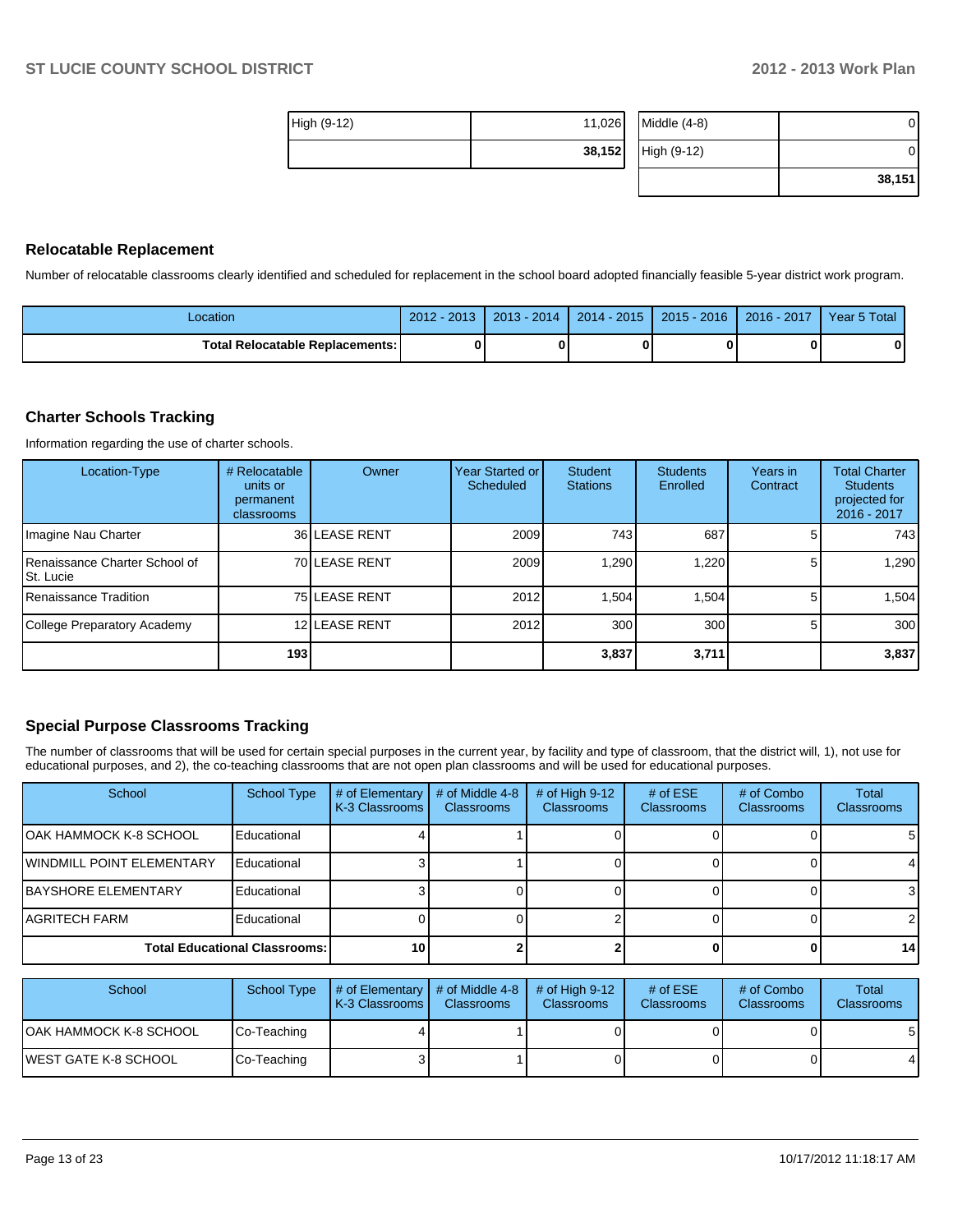| <b>EMENTARY</b><br>IBAYSHORE EI      | <sup>-</sup> eaching |    |  |  | v  |
|--------------------------------------|----------------------|----|--|--|----|
| <b>Total Co-Teaching Classrooms:</b> |                      | 10 |  |  | 12 |

#### **Infrastructure Tracking**

**Necessary offsite infrastructure requirements resulting from expansions or new schools. This section should include infrastructure information related to capacity project schedules and other project schedules (Section 4).**

none anticipated at this time.

**Proposed location of planned facilities, whether those locations are consistent with the comprehensive plans of all affected local governments, and recommendations for infrastructure and other improvements to land adjacent to existing facilities. Provisions of 1013.33(12), (13) and (14) and 1013.36 must be addressed for new facilities planned within the 1st three years of the plan (Section 5).**

Location not yet determined.

**Consistent with Comp Plan?** Yes

#### **Net New Classrooms**

The number of classrooms, by grade level and type of construction, that were added during the last fiscal year.

| List the net new classrooms added in the 2011 - 2012 fiscal year.                                                                                       |                              |                            |                                |                        | List the net new classrooms to be added in the 2012 - 2013 fiscal<br>Ivear. |                             |                                        |                        |
|---------------------------------------------------------------------------------------------------------------------------------------------------------|------------------------------|----------------------------|--------------------------------|------------------------|-----------------------------------------------------------------------------|-----------------------------|----------------------------------------|------------------------|
| "Classrooms" is defined as capacity carrying classrooms that are added to increase<br>capacity to enable the district to meet the Class Size Amendment. |                              |                            |                                |                        | Totals for fiscal year 2012 - 2013 should match totals in Section 15A.      |                             |                                        |                        |
| Location                                                                                                                                                | $2011 - 2012$ #<br>Permanent | $2011 - 2012$ #<br>Modular | $2011 - 2012$ #<br>Relocatable | $2011 - 2012$<br>Total | $2012 - 2013 \#$<br>Permanent                                               | $2012 - 2013 \#$<br>Modular | $2012 - 2013 \#$<br><b>Relocatable</b> | $2012 - 2013$<br>Total |
| Elementary (PK-3)                                                                                                                                       |                              |                            |                                |                        |                                                                             |                             |                                        |                        |
| Middle (4-8)                                                                                                                                            |                              |                            |                                |                        |                                                                             |                             |                                        |                        |
| High (9-12)                                                                                                                                             |                              |                            |                                |                        |                                                                             |                             |                                        |                        |
|                                                                                                                                                         |                              |                            |                                |                        |                                                                             |                             |                                        | 0                      |

#### **Relocatable Student Stations**

Number of students that will be educated in relocatable units, by school, in the current year, and the projected number of students for each of the years in the workplan.

| <b>Site</b>                           | $2012 - 2013$   | $2013 - 2014$   | $2014 - 2015$ | $2015 - 2016$   | 2016 - 2017     | 5 Year Average |
|---------------------------------------|-----------------|-----------------|---------------|-----------------|-----------------|----------------|
| SUNRISE ALTERNATIVE                   |                 |                 |               |                 |                 | 0              |
| TREASURE COAST HIGH SCHOOL            |                 |                 |               |                 |                 | $\Omega$       |
| IWHITE CITY ELEMENTARY                | 184             | 166             | 166           | 166             | 166             | 170            |
| FAIRLAWN ELEMENTARY                   |                 |                 |               |                 |                 | $\Omega$       |
| FORT PIERCE MAGNET SCHOOL OF THE ARTS |                 |                 |               |                 |                 | $\Omega$       |
| <b>LAWNWOOD ELEMENTARY</b>            | 18 <sub>1</sub> | 18 <sub>1</sub> | 18            | 18 <sub>1</sub> | 18 <sub>1</sub> | 18             |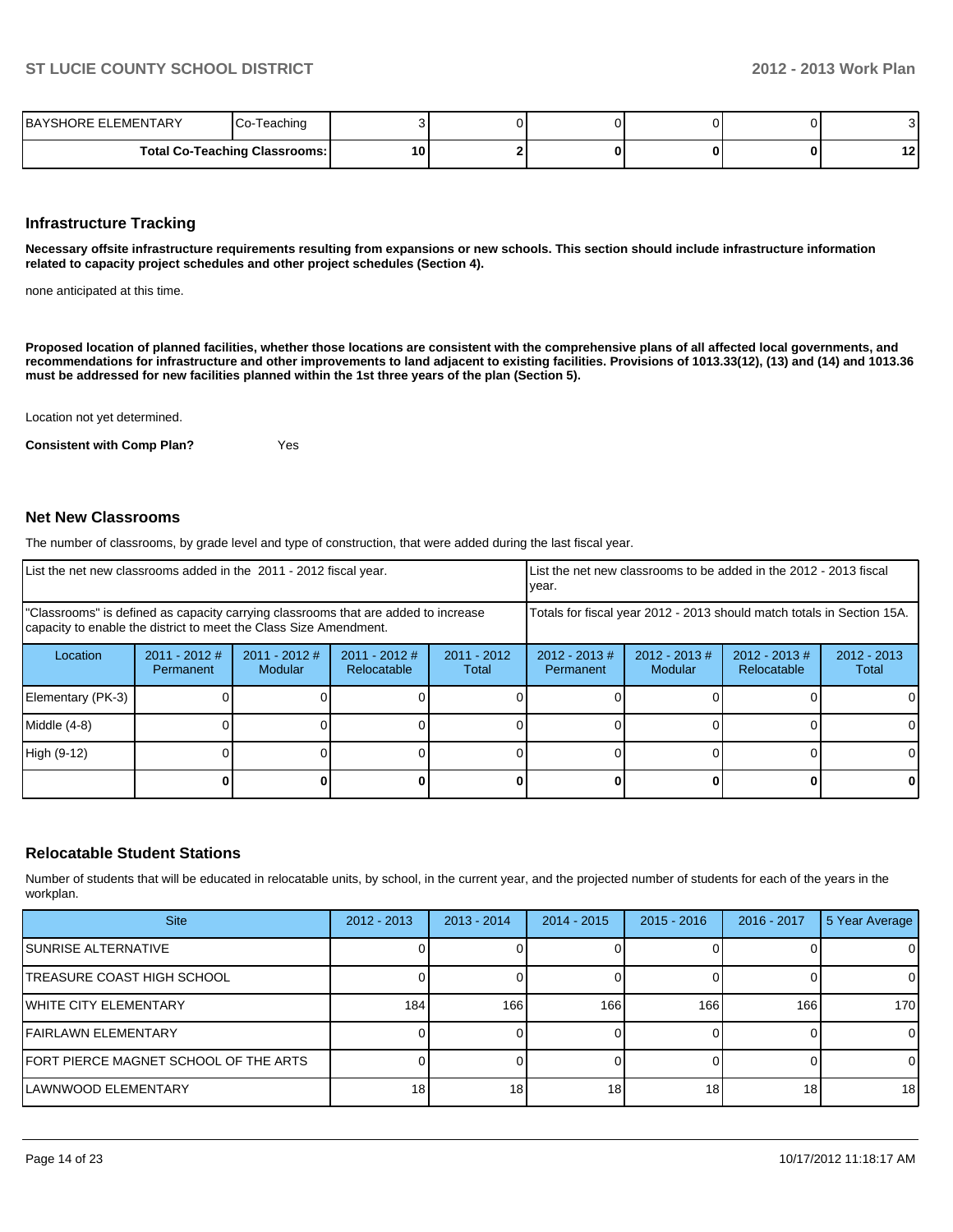| LAKEWOOD PARK ELEMENTARY                   | 108            | 0           | $\Omega$ | $\overline{0}$ | $\overline{0}$ | 22                          |
|--------------------------------------------|----------------|-------------|----------|----------------|----------------|-----------------------------|
| LINCOLN PARK ACADEMY                       | 0              | $\mathbf 0$ | 0        | $\Omega$       | $\Omega$       | $\overline{0}$              |
| FORT PIERCE WESTWOOD SENIOR HIGH           | 317            | 317         | 317      | 317            | 317            | 317                         |
| PORT SAINT LUCIE ELEMENTARY                | 108            | 108         | 108      | $\Omega$       | $\Omega$       | 65                          |
| <b>MORNINGSIDE ELEMENTARY</b>              | 188            | 188         | 188      | 188            | 188            | 188                         |
| FORT PIERCE CENTRAL HIGH SCHOOL            | 0              | 0           | 0        | $\Omega$       | $\Omega$       | $\overline{0}$              |
| <b>SAMUEL S. GAINES ACADEMY</b>            | 0              | $\mathbf 0$ | 0        | $\Omega$       | $\Omega$       | $\overline{0}$              |
| OAK HAMMOCK K-8 SCHOOL                     | 0              | 0           | 0        | $\Omega$       | 0              | $\overline{0}$              |
| <b>GARDEN CITY EARLY LEARNING ACADEMY</b>  | 0              | 0           | 0        | $\Omega$       | $\mathbf 0$    | $\overline{0}$              |
| CHESTER A MOORE ELEMENTARY SCHOOL          | 0              | $\mathbf 0$ | 0        | $\Omega$       | $\Omega$       | $\overline{0}$              |
| SAINT LUCIE WEST CENTENNIAL SENIOR HIGH    | 269            | 25          | 25       | 25             | 25             | 74                          |
| SAINT LUCIE WEST K-8 SCHOOL                | 0              | $\mathbf 0$ | 0        | $\Omega$       | 0              | $\overline{0}$              |
| <b>SAVANNA RIDGE ELEMENTARY</b>            | 0              | $\mathbf 0$ | $\Omega$ | $\Omega$       | $\Omega$       | $\overline{0}$              |
| DELAWARE AVENUE SCHOOL                     | 89             | 89          | 89       | 89             | 89             | 89                          |
| WEST GATE K-8 SCHOOL                       | 0              | $\mathbf 0$ | 0        | $\Omega$       | $\Omega$       | $\overline{0}$              |
| RIVERS EDGE ELEMENTARY                     | 166            | 166         | 166      | 166            | 166            | 166                         |
| <b>SOUTHERN OAKS MIDDLE</b>                | 0              | 0           | 0        | 0              | 0              | $\overline{0}$              |
| WEATHERBEE ELEMENTARY                      | 0              | 0           | 0        | $\Omega$       | $\overline{0}$ | $\overline{0}$              |
| MARIPOSA ELEMENTARY                        | 0              | $\mathbf 0$ | 0        | $\Omega$       | $\Omega$       | $\overline{0}$              |
| MANATEE ACADEMY K-8                        | 0              | $\Omega$    | 0        | $\Omega$       | $\Omega$       | $\overline{0}$              |
| <b>FOREST GROVE MIDDLE</b>                 | 308            | 308         | 308      | 308            | 308            | 308                         |
| <b>WINDMILL POINT ELEMENTARY</b>           | 0              | $\mathbf 0$ | 0        | $\Omega$       | $\Omega$       | $\overline{0}$              |
| <b>VILLAGE GREEN ENVIRONMENTAL STUDIES</b> | 22             | 22          | 22       | 22             | 22             | 22                          |
| PORT SAINT LUCIE SENIOR HIGH               | 343            | 125         | 125      | 125            | 125            | 169                         |
| <b>PARKWAY ELEMENTARY</b>                  | 22             | $\mathbf 0$ | 0        | 0              | 0              | $\overline{4}$              |
| DALE CASSENS EDUCATIONAL COMPLEX           | 97             | 147         | 147      | 147            | 147            | 137                         |
| <b>SOUTHPORT MIDDLE</b>                    | 132            | 132         | 132      | 132            | 132            | 132                         |
| SAINT LUCIE ELEMENTARY                     | 62             | 62          | 62       | 62             | 62             | 62                          |
| DAN MCCARTY SCHOOL                         | 0              | 0           | 0        | $\overline{0}$ | $\overline{0}$ | $\overline{0}$              |
| <b>FRANCES K SWEET ELEMENTARY</b>          | 0              | $\mathbf 0$ | $\Omega$ | $\Omega$       | $\Omega$       | $\overline{0}$              |
| <b>FLORESTA ELEMENTARY</b>                 | 166            | 166         | 166      | 166            | 166            | 166                         |
| <b>BAYSHORE ELEMENTARY</b>                 | 0              | 0           | 0        | $\Omega$       | 0              | $\overline{0}$              |
| NORTHPORT K-8 SCHOOL                       | 22             | 22          | 22       | 22             | 22             | 22                          |
| PRESTON COURT ANNEX                        | 0              | $\mathbf 0$ | 0        | $\overline{0}$ | $\mathbf 0$    | $\overline{0}$              |
| <b>AGRITECH FARM</b>                       | 42             | $\mathbf 0$ | 0        | $\overline{0}$ | $\mathbf 0$    | 8 <sup>1</sup>              |
| Allapattah Flats K-8 School                | $\overline{0}$ | $\mathbf 0$ | 0        | $\overline{0}$ | $\overline{0}$ | $\mathsf{O}\hspace{0.02cm}$ |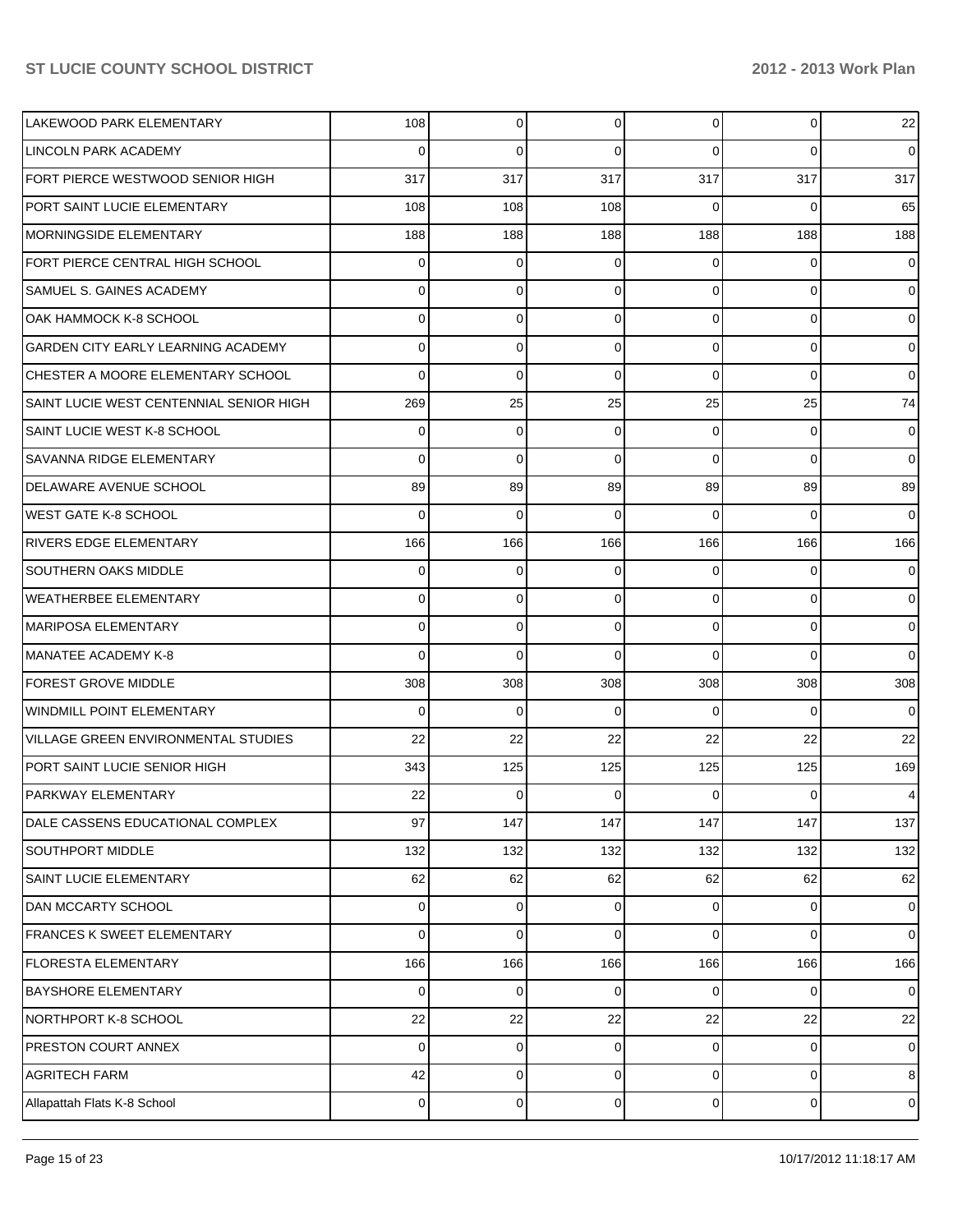| FORT PIERCE CENTRAL SENIOR HIGH                   | 338            | 338    | 338    | 338    | 338    | 338    |
|---------------------------------------------------|----------------|--------|--------|--------|--------|--------|
| Totals for ST LUCIE COUNTY SCHOOL DISTRICT        |                |        |        |        |        |        |
| Total students in relocatables by year.           | 3,001          | 2,399  | 2,399  | 2,291  | 2.291  | 2,476  |
| Total number of COFTE students projected by year. | 36,409         | 36,905 | 37.246 | 37,627 | 38.152 | 37,268 |
| Percent in relocatables by year.                  | 8 <sub>0</sub> | 7%     | 6%     | 6 %    | 6%     | 7%     |

### **Leased Facilities Tracking**

Exising leased facilities and plans for the acquisition of leased facilities, including the number of classrooms and student stations, as reported in the educational plant survey, that are planned in that location at the end of the five year workplan.

| Location                                   | # of Leased<br>Classrooms 2012 -<br>2013 | <b>FISH Student</b><br><b>Stations</b> | Owner                                  | # of Leased<br>Classrooms 2016 -<br>2017 | <b>FISH Student</b><br><b>Stations</b> |
|--------------------------------------------|------------------------------------------|----------------------------------------|----------------------------------------|------------------------------------------|----------------------------------------|
| <b>WHITE CITY ELEMENTARY</b>               | $\Omega$                                 | $\Omega$                               |                                        | $\mathbf 0$                              | $\overline{0}$                         |
| <b>FAIRLAWN ELEMENTARY</b>                 | $\Omega$                                 | $\Omega$                               |                                        | $\Omega$                                 | 0                                      |
| FORT PIERCE MAGNET SCHOOL OF THE ARTS      | $\Omega$                                 | $\Omega$                               |                                        | $\overline{0}$                           | 0                                      |
| LAWNWOOD ELEMENTARY                        | $\Omega$                                 | $\Omega$                               |                                        | $\Omega$                                 | 0                                      |
| SAINT LUCIE ELEMENTARY                     | $\overline{0}$                           | $\Omega$                               |                                        | $\Omega$                                 | 0                                      |
| <b>DAN MCCARTY SCHOOL</b>                  | $\Omega$                                 | $\mathbf{0}$                           |                                        | 0                                        | 0                                      |
| <b>FRANCES K SWEET ELEMENTARY</b>          | $\Omega$                                 | 0                                      |                                        | 0                                        | 0                                      |
| <b>GARDEN CITY EARLY LEARNING ACADEMY</b>  | $\Omega$                                 | $\Omega$                               |                                        | $\Omega$                                 | 0                                      |
| CHESTER A MOORE ELEMENTARY SCHOOL          | $\Omega$                                 | $\Omega$                               |                                        | $\overline{0}$                           | 0                                      |
| LINCOLN PARK ACADEMY                       | $\Omega$                                 | 963                                    |                                        | $\Omega$                                 | 0                                      |
| FORT PIERCE WESTWOOD SENIOR HIGH           | $\Omega$                                 | $\Omega$                               |                                        | $\Omega$                                 | 0                                      |
| LAKEWOOD PARK ELEMENTARY                   | 5                                        |                                        | 90 School Board of<br>St. Lucie County | $\Omega$                                 | 0                                      |
| <b>FLORESTA ELEMENTARY</b>                 | $\Omega$                                 | ∩                                      |                                        | 0                                        | U                                      |
| <b>BAYSHORE ELEMENTARY</b>                 | $\Omega$                                 | $\Omega$                               |                                        | $\Omega$                                 | 0                                      |
| NORTHPORT K-8 SCHOOL                       | $\Omega$                                 | $\Omega$                               |                                        | $\Omega$                                 | 0                                      |
| WINDMILL POINT ELEMENTARY                  | $\Omega$                                 | $\Omega$                               |                                        | 0                                        | 0                                      |
| <b>VILLAGE GREEN ENVIRONMENTAL STUDIES</b> | $\Omega$                                 | $\Omega$                               |                                        | $\Omega$                                 | 0                                      |
| PORT SAINT LUCIE SENIOR HIGH               | $\Omega$                                 | $\mathbf{0}$                           |                                        | $\Omega$                                 | 0                                      |
| PARKWAY ELEMENTARY                         | $\Omega$                                 | $\Omega$                               |                                        | $\Omega$                                 | ი                                      |
| DALE CASSENS EDUCATIONAL COMPLEX           | $\Omega$                                 | $\Omega$                               |                                        | $\Omega$                                 | 0                                      |
| SOUTHPORT MIDDLE                           | $\Omega$                                 | $\Omega$                               |                                        | $\Omega$                                 | 0                                      |
| <b>MARIPOSA ELEMENTARY</b>                 | $\Omega$                                 | $\Omega$                               |                                        | 0                                        | 0                                      |
| <b>MANATEE ACADEMY K-8</b>                 | $\Omega$                                 | $\Omega$                               |                                        | $\Omega$                                 | 0                                      |
| <b>FOREST GROVE MIDDLE</b>                 | 0                                        | $\Omega$                               |                                        | O                                        | 0                                      |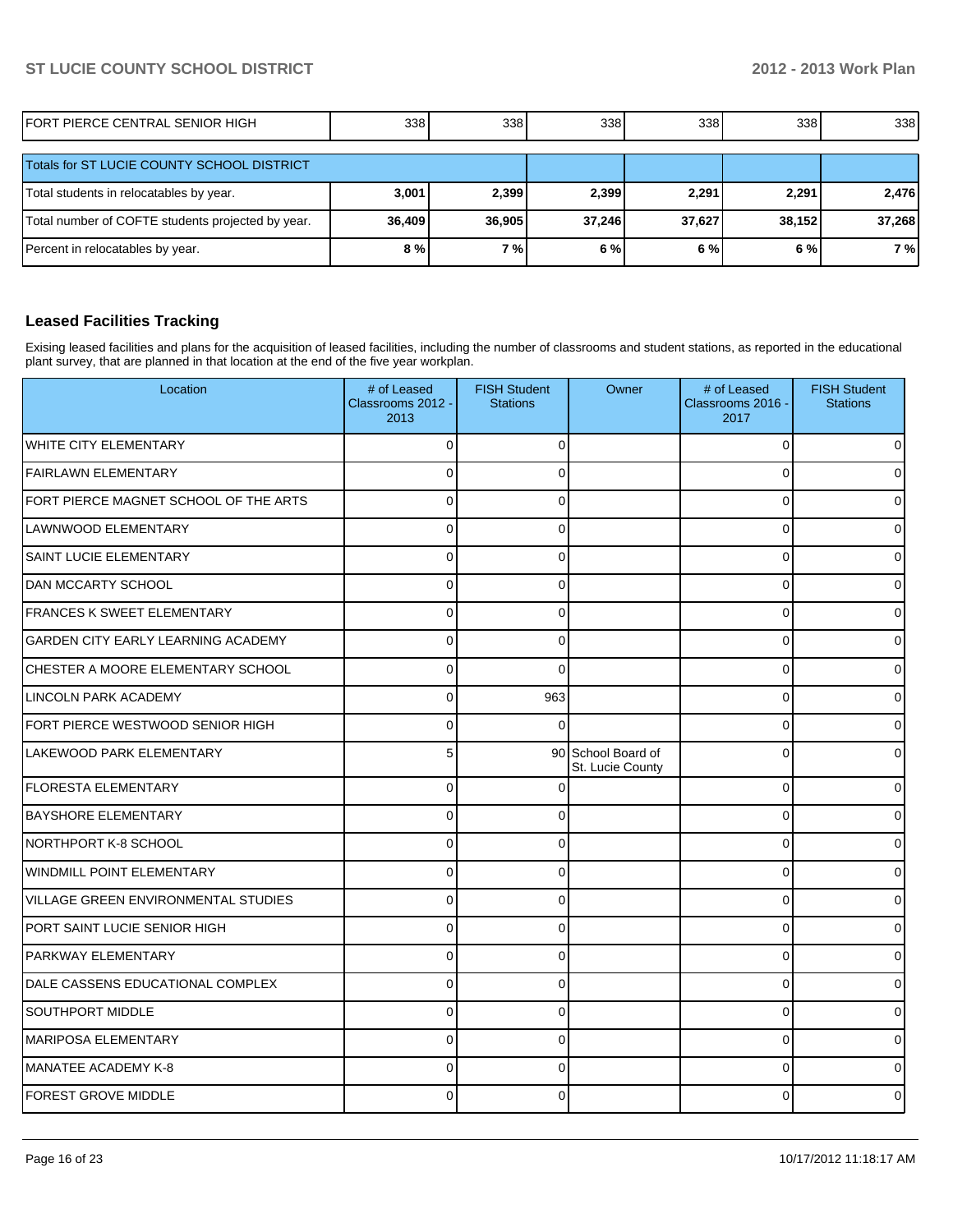| <b>PRESTON COURT ANNEX</b>              |          |       |          | $\overline{0}$ |
|-----------------------------------------|----------|-------|----------|----------------|
| <b>AGRITECH FARM</b>                    |          |       | ∩        | 0              |
| <b>RIVERS EDGE ELEMENTARY</b>           | U        |       | $\Omega$ | $\overline{0}$ |
| <b>SOUTHERN OAKS MIDDLE</b>             | U        | O     | $\Omega$ | 0              |
| <b>WEATHERBEE ELEMENTARY</b>            | $\Omega$ | 0     | 0        | $\Omega$       |
| SAINT LUCIE WEST CENTENNIAL SENIOR HIGH | ŋ        | 0     | $\Omega$ | 01             |
| ISAINT LUCIE WEST K-8 SCHOOL            | O        |       | $\Omega$ | 0              |
| <b>SAVANNA RIDGE ELEMENTARY</b>         |          |       | $\Omega$ | $\overline{0}$ |
| <b>SUNRISE ALTERNATIVE</b>              |          |       | 0        | $\overline{0}$ |
| <b>IDELAWARE AVENUE SCHOOL</b>          |          |       | ∩        | 0              |
| OAK HAMMOCK K-8 SCHOOL                  |          |       | U        | ٥I             |
| <b>TREASURE COAST HIGH SCHOOL</b>       | U        | ∩     | O        | 0              |
| IWEST GATE K-8 SCHOOL                   | $\Omega$ | 0     | $\Omega$ | 0              |
| FORT PIERCE CENTRAL HIGH SCHOOL         | U        | O     | $\Omega$ | 01             |
| <b>SAMUEL S. GAINES ACADEMY</b>         |          |       | 0        | 01             |
| Allapattah Flats K-8 School             |          |       | 0        | 0              |
| PORT SAINT LUCIE ELEMENTARY             |          |       | 0        | 0              |
| MORNINGSIDE ELEMENTARY                  | n        |       | U        | 0              |
| FORT PIERCE CENTRAL SENIOR HIGH         | U        |       | U        | 0              |
|                                         |          | 1,053 |          | n              |

## **Failed Standard Relocatable Tracking**

Relocatable units currently reported by school, from FISH, and the number of relocatable units identified as 'Failed Standards'.

Nothing reported for this section.

# **Planning**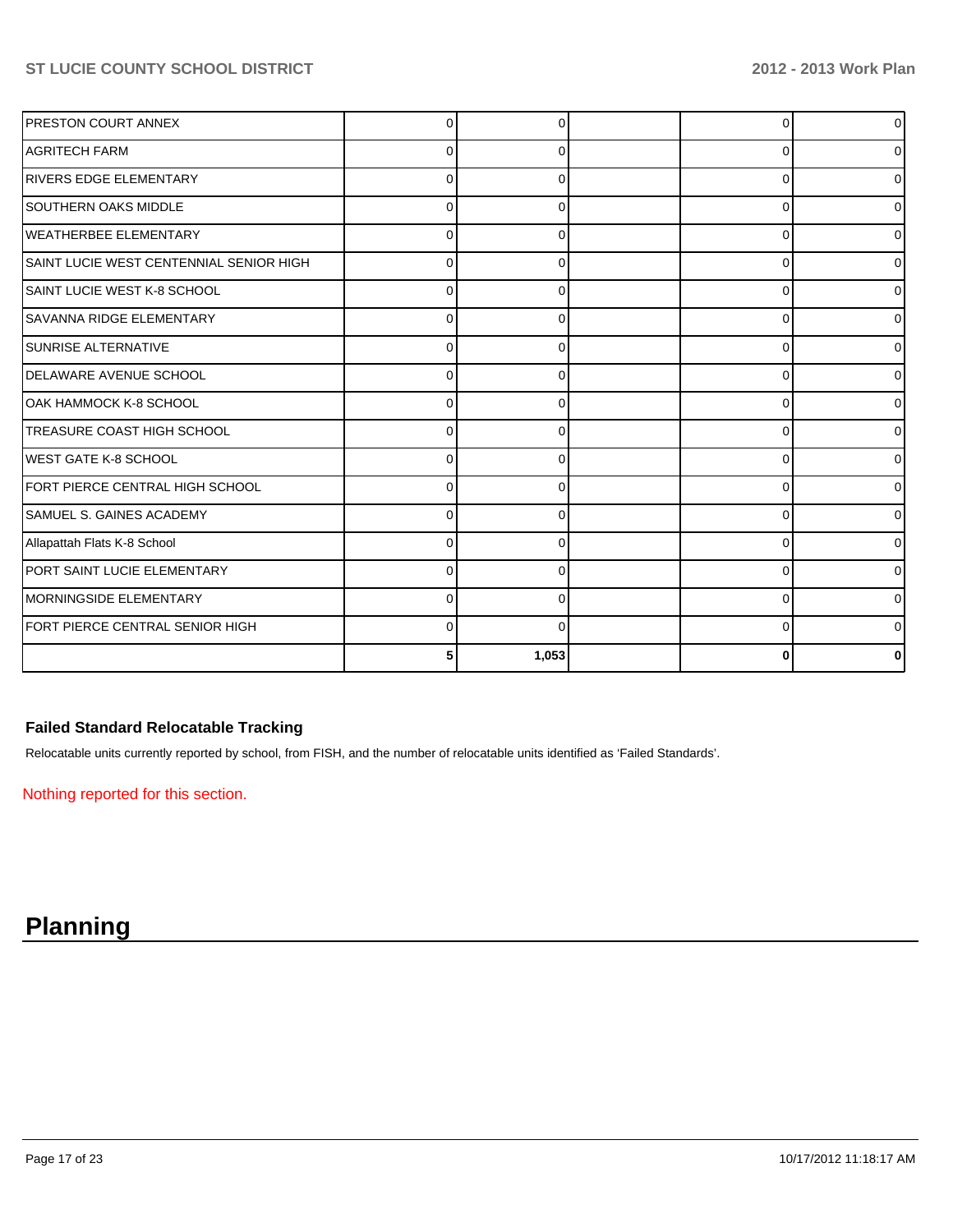#### **Class Size Reduction Planning**

**Plans approved by the school board that reduce the need for permanent student stations such as acceptable school capacity levels, redistricting, busing, year-round schools, charter schools, magnet schools, public-private partnerships, multitrack scheduling, grade level organization, block scheduling, or other alternatives.**

The St. Lucie County School District has a choice plan that allows us to use all schools in an attendance zone to the maximum program potential. A typical attendance zone may have five to eight schools of a particular grade level to allow parents to choose from the school. The students are assigned based upon available capacity. This allows us to use all the capacity before constructing new schools. The District also has a magnet school program that allows us fully utilizes the capacity at the intercity schools.

#### **School Closure Planning**

**Plans for the closure of any school, including plans for disposition of the facility or usage of facility space, and anticipated revenues.**

No proposed closures at this time. .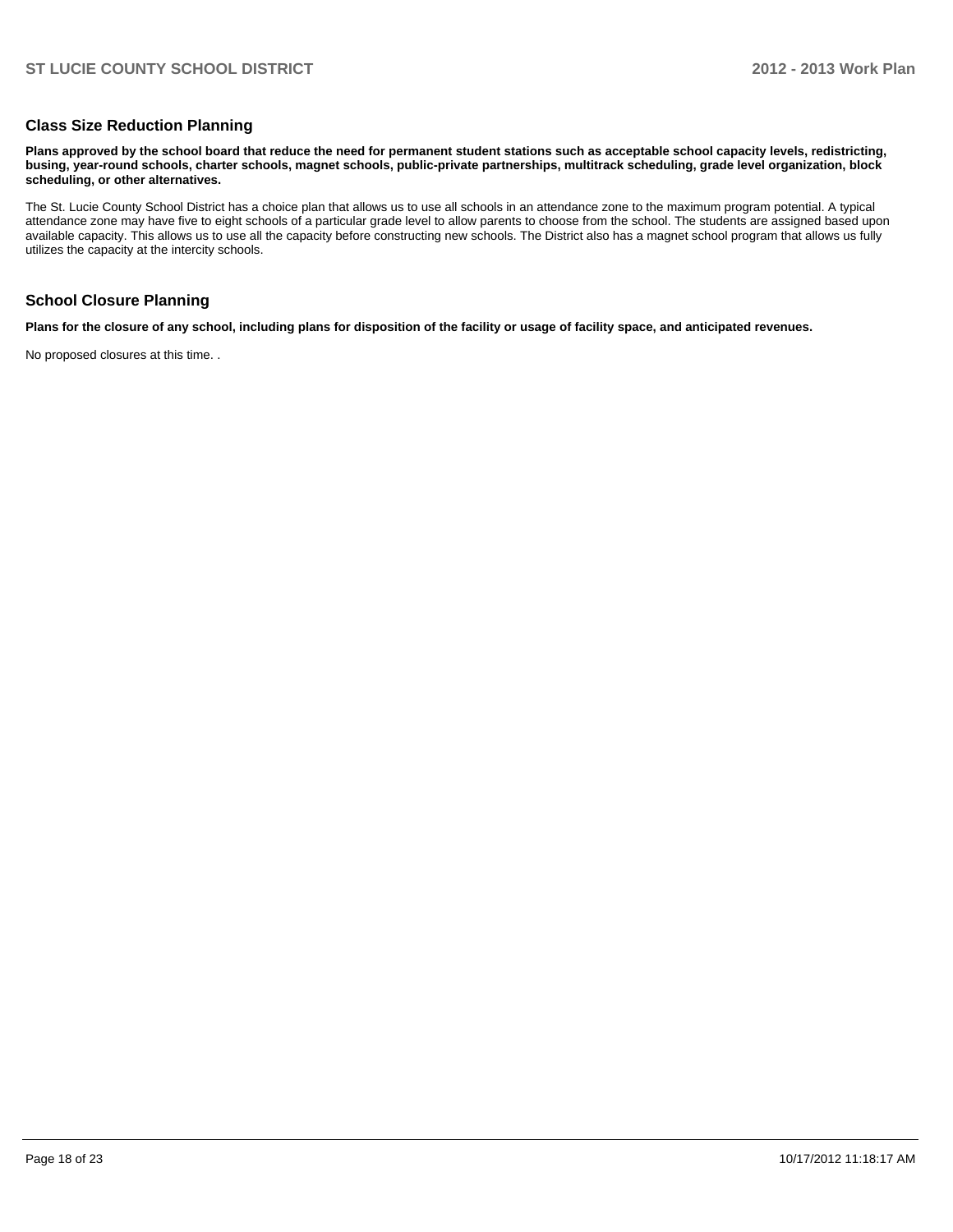# Five Year Survey - Ten Year Capacity ST LUCIE COUNTY SCHOOL DISTRICT

## **10/17/2012**

**Schedule of capital outlay projects projected to ensure the availability of satisfactory student stations for the projected student enrollment in K - 12 programs for the future 5 years beyond the 5-year district facilities work program.**

| Project             | Location, Community, Quadrant or other general<br><i>location</i> | <b>Projected Cost</b> |
|---------------------|-------------------------------------------------------------------|-----------------------|
| New High School AAA | SW Port St. Lucie                                                 | \$130,828,680         |
| New K8 BB           | <b>SW Port St. Lucie</b>                                          | \$62,218,463          |
| New K8 CC           | SW Port St. Lucie                                                 | \$65,329,386          |
|                     |                                                                   | \$258,376,529         |

# Five Year Survey - Ten Year Infrastructure

ST LUCIE COUNTY SCHOOL DISTRICT

## **10/17/2012**

**Proposed Location of Planned New, Remodeled, or New Additions to Facilities in 6 thru 10 out years (Section 28).**

Growth in western Port St. Lucie is expected to continue to grow at a more moderate rate in the short term. Seven developments of Regional Impact (DRI) are approved and are in their early stages of marketing and infrastructure development. One new high and 3 K-8 schools are planned to meet the growth needs. Current plans are the following locations:

- High School BBB SW Port St. Lucie.
- K-8 BB- SW Port St. Lucie.
- K-8 CC- SW Port St. Lucie.

**Plans for closure of any school, including plans for disposition of the facility or usage of facility space, and anticipated revenues in the 6 thru 10 out years (Section 29).**

None.

-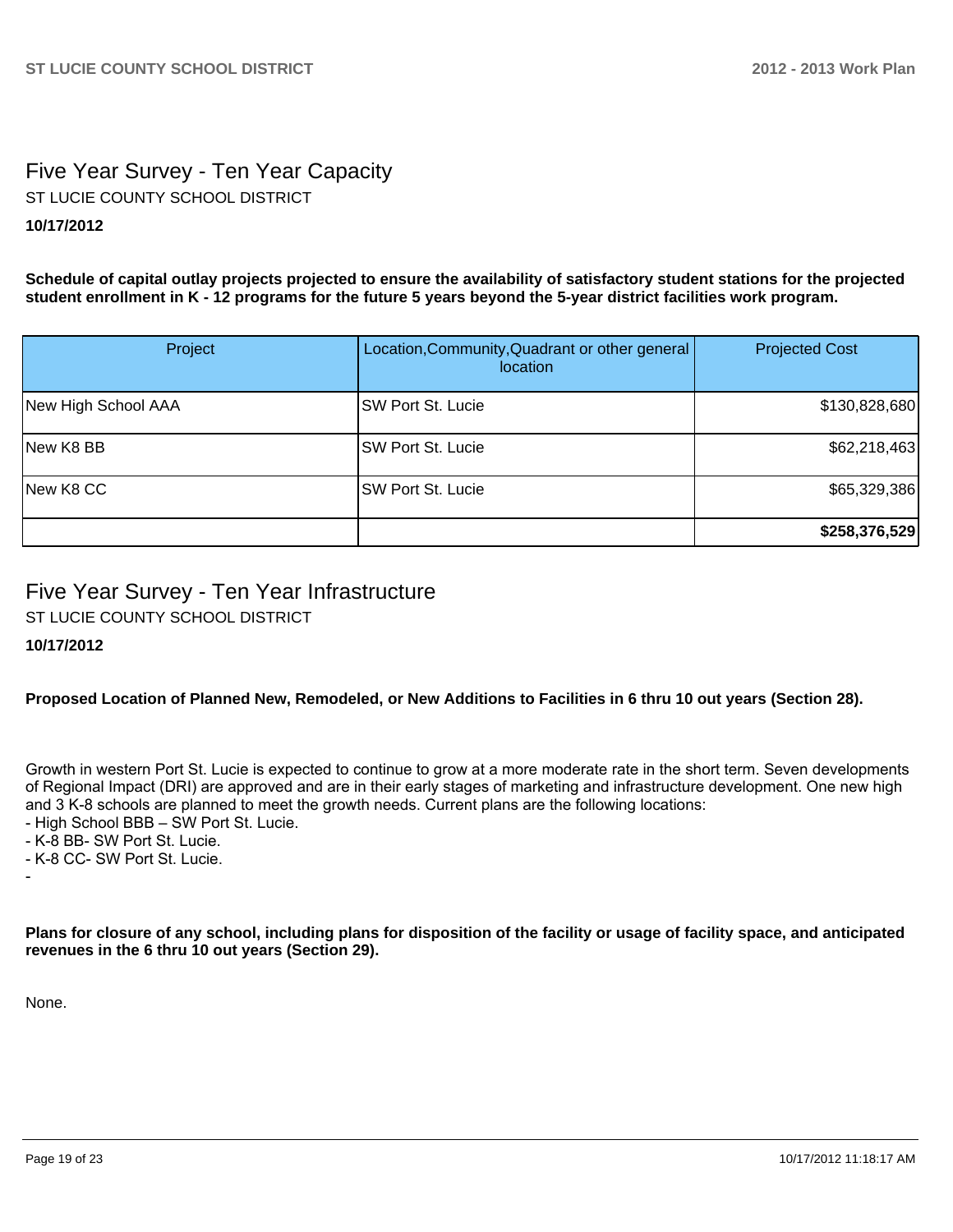# Five Year Survey - Ten Year Maintenance **10/17/2012** ST LUCIE COUNTY SCHOOL DISTRICT

**District projects and locations regarding the projected need for major renovation, repair, and maintenance projects within the district in years 6 - 10 beyond the projects plans detailed in the five years covered by the work plan.**

| Project                           | <b>Projected Cost</b> |
|-----------------------------------|-----------------------|
| Project description not specified | \$0                   |
|                                   | \$0                   |

## Five Year Survey - Ten Year Utilization ST LUCIE COUNTY SCHOOL DISTRICT

## **10/17/2012**

**Schedule of planned capital outlay projects identifying the standard grade groupings, capacities, and planned utilization rates of future educational facilities of the district for both permanent and relocatable facilities.**

| <b>Grade Level</b><br>Projections | <b>FISH Student</b><br><b>Stations</b> | <b>Actual FISH</b><br>Capacity | Actual<br><b>COFTE</b> | Actual<br><b>Utilization</b> | Actual new<br><b>Student</b><br>Capacity to be<br>added/remove | Projected<br><b>COFTE</b> | Projected<br><b>Utilization</b> |
|-----------------------------------|----------------------------------------|--------------------------------|------------------------|------------------------------|----------------------------------------------------------------|---------------------------|---------------------------------|
| Elementary -<br>District Totals   | 17,239                                 | 17,239                         | 12,472.70              | 72.35 %                      | 3,021                                                          | 27,209                    | 134.30 %                        |
| Middle - District<br>Totals       | 3,671                                  | 3,303                          | 2,653.50               | 80.34 %                      | 1,740                                                          | 12,087                    | 239.68%                         |
| High - District<br>Totals         | 30,447                                 | 28,029                         | 22,176.74              | 79.12 %                      | 3,735                                                          | 9,075                     | 28.57 %                         |
| Other - ESE, etc                  | 1,146                                  | 652                            | 273.41                 | 41.93 %                      | 100                                                            | 1,146                     | 152.39 %                        |
|                                   | 52,503                                 | 49,223                         | 37,576.35              | 76.34 %                      | 8,596                                                          | 49,517                    | 85.64 %                         |

**Combination schools are included with the middle schools for student stations, capacity, COFTE and utilization purposes because these facilities all have a 90% utilization factor. Use this space to explain or define the grade groupings for combination schools.**

No comments to report.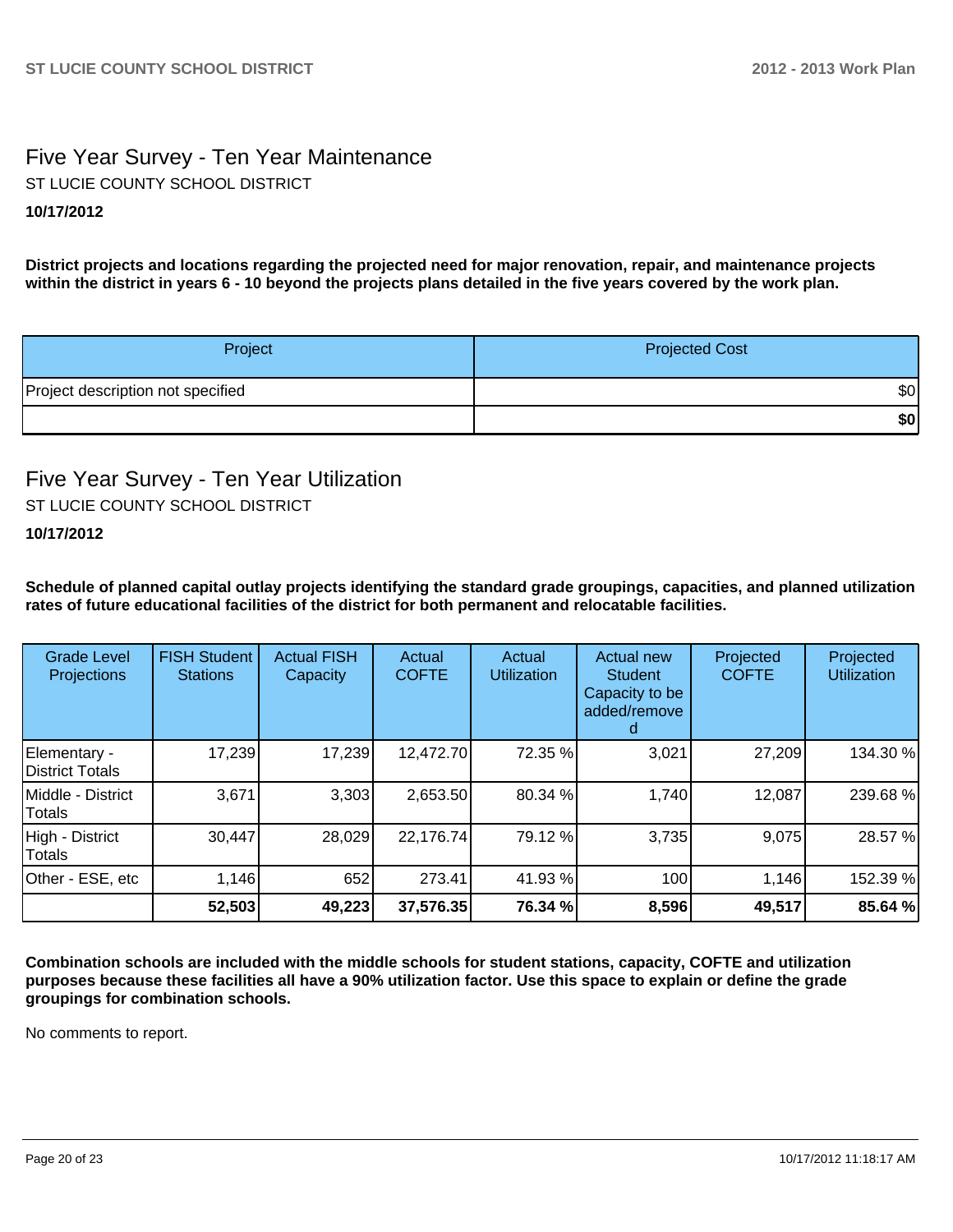# Five Year Survey - Twenty Year Capacity **10/17/2012** ST LUCIE COUNTY SCHOOL DISTRICT

**Schedule of capital outlay projects projected to ensure the availability of satisfactory student stations for the projected student enrollment in K - 12 programs for the future 11 - 20 years beyond the 5-year district facilities work program.**

| Project                  | Location, Community, Quadrant or other<br>general location | <b>Projected Cost</b> |
|--------------------------|------------------------------------------------------------|-----------------------|
| New HS BBB               | <b>SW Port St Lucie</b>                                    | \$159,023,078         |
| New K8 DD                | <b>SW Port St Lucie</b>                                    | \$75,626,931          |
| New K8 EE                | <b>SW Port St Lucie</b>                                    | \$83,378,691          |
| New K8 FF                | <b>TBD</b>                                                 | \$91,325,007          |
| New K8 GG                | <b>SW Port St Lucie</b>                                    | \$96,521,257          |
| New K8 HH                | <b>TBD</b>                                                 | \$101,347,320         |
| New K8 II                | <b>TBD</b>                                                 | \$106,414,686         |
| Bus/Maintenance Compound | TBD                                                        | \$7,988,921           |
| <b>Support Facility</b>  | TBD                                                        | \$8,966,351           |
|                          |                                                            | \$730,592,242         |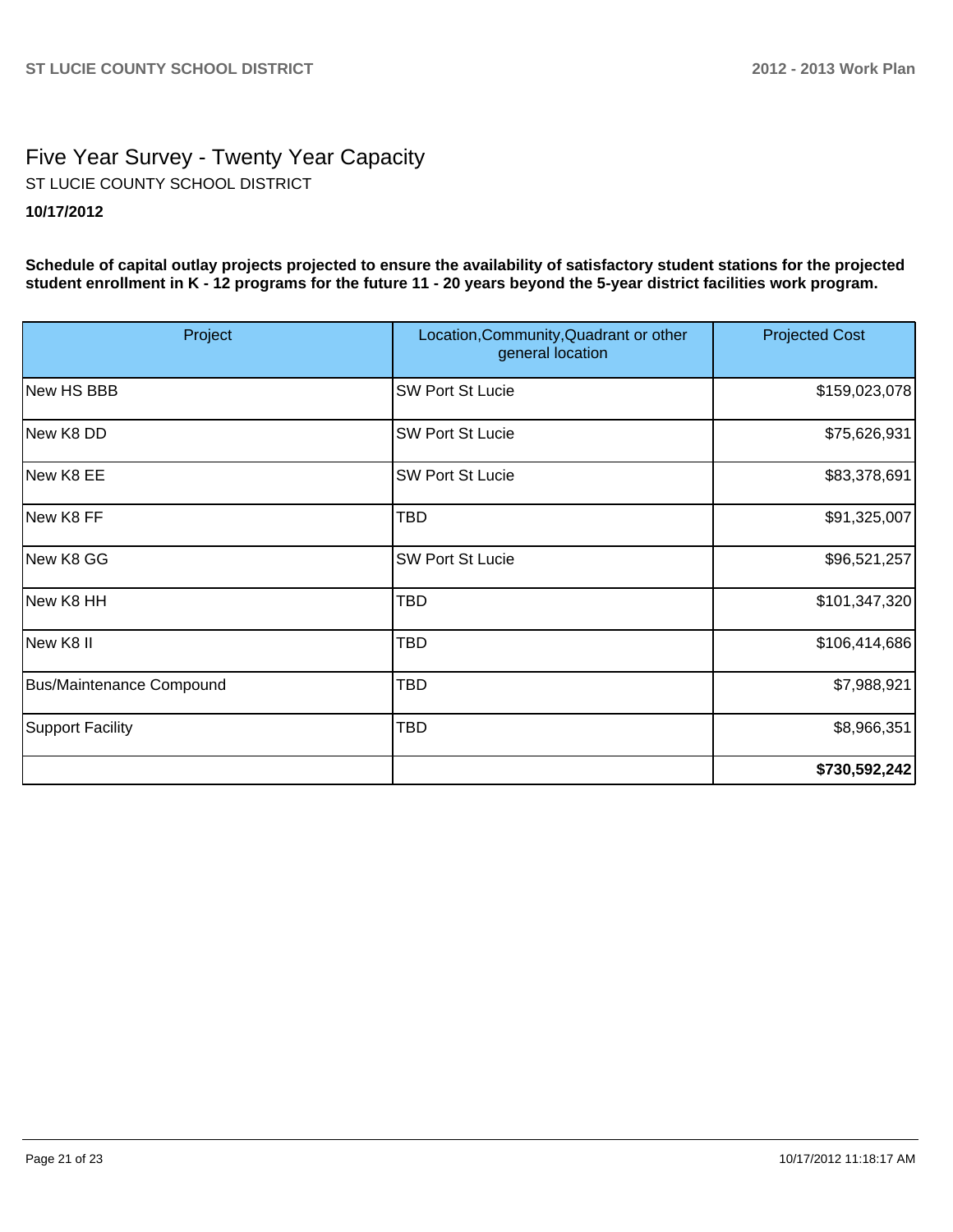## Five Year Survey - Twenty Year Infrastructure ST LUCIE COUNTY SCHOOL DISTRICT

### **10/17/2012**

#### **Proposed Location of Planned New, Remodeled, or New Additions to Facilities in the 11 through 20 out years (Section 28).**

In years 10-20 growth in western Port St. Lucie is expected to continue growth at a moderate rate. Eastern Port St. Lucie and northern St. Lucie County will see more growth than in the previous years. The SW Port Lucie developments of Regional Impacts (DRI) will continue to add growth and get close to build out. Proposed Northern St. Lucie County DRI's are anticipated to be underway with infrastructure and home sales. This will start to increase the growth rates in northern part of the county.

One new high, six K-8 schools are planned to meet the student growth needs. Other ancillary facilities will be needed to support student arowth.

Current plans are the following locations:

- 1 High School Western St. Lucie
- 5 K-8 in western Port St. Lucie.
- 1 K-8 in northern St. Lucie County
- 1 K-8 in eastern SW Port St. Lucie.
- 1 High school.
- 2 Elementary TBD.
- Bus/Maintenance Compound- TBD.
- Support Facility TBD.

**Plans for closure of any school, including plans for disposition of the facility or usage of facility space, and anticipated revenues in the 11 through 20 out years (Section 29).**

None

Five Year Survey - Twenty Year Maintenance ST LUCIE COUNTY SCHOOL DISTRICT

**10/17/2012**

**District projects and locations regarding the projected need for major renovation, repair, and maintenance projects within the district in years 11 - 20 beyond the projects plans detailed in the five years covered by the work plan.**

| Project                           | <b>Projected Cost</b> |
|-----------------------------------|-----------------------|
| lAnnual School Maintenance        | \$50,000,000          |
| Annual School Renovations/Remodel | \$180,000,000         |
|                                   | \$230,000,000         |